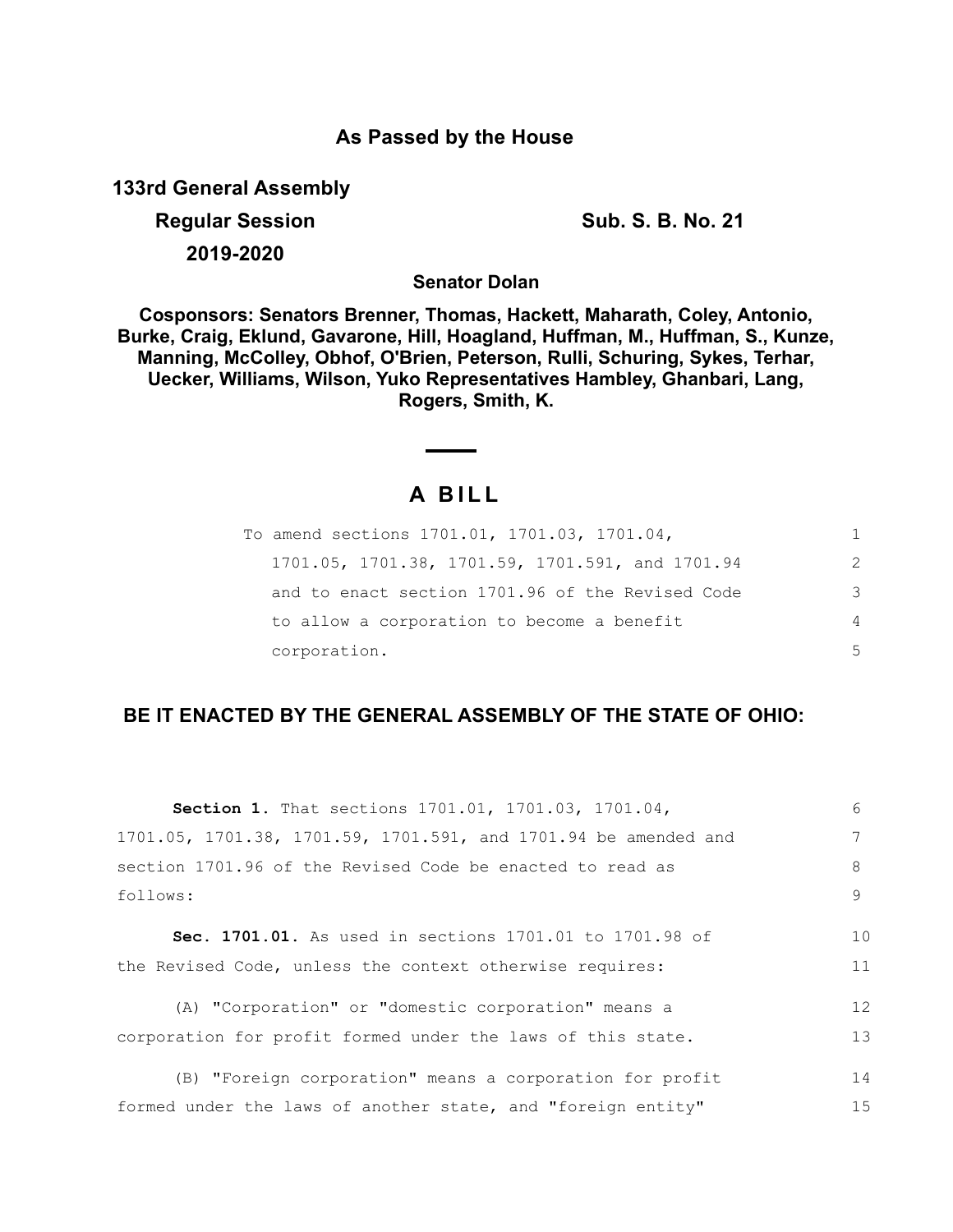means an entity formed under the laws of another state.

(C) "State" means the United States; any state, territory, insular possession, or other political subdivision of the United States, including the District of Columbia; any foreign country or nation; and any province, territory, or other political subdivision of such foreign country or nation. 17 18 19 20 21

(D) "Articles" includes original articles of incorporation, certificates of reorganization, amended articles, and amendments to any of these, and, in the case of a corporation created before September 1, 1851, the special charter and any amendments to it made by special act of the general assembly or pursuant to general law. 22 23 24 25 26 27

(E) "Incorporator" means a person who signed the original articles of incorporation.

(F) "Shareholder" means a person whose name appears on the books of the corporation as the owner of shares of the corporation. Unless the articles, the regulations adopted by the shareholders, the regulations adopted by the directors pursuant to division (A)(1) of section 1701.10 of the Revised Code, or the contract of subscription otherwise provides, "shareholder" includes a subscriber to shares, whether the subscription is received by the incorporators or pursuant to authorization by the directors, and such shares shall be deemed to be outstanding shares. 30 31 32 33 34 35 36 37 38 39

(G) "Person" includes, without limitation, a natural person, a corporation, whether nonprofit or for profit, a partnership, a limited liability company, an unincorporated society or association, and two or more persons having a joint or common interest. 40 41 42 43 44

16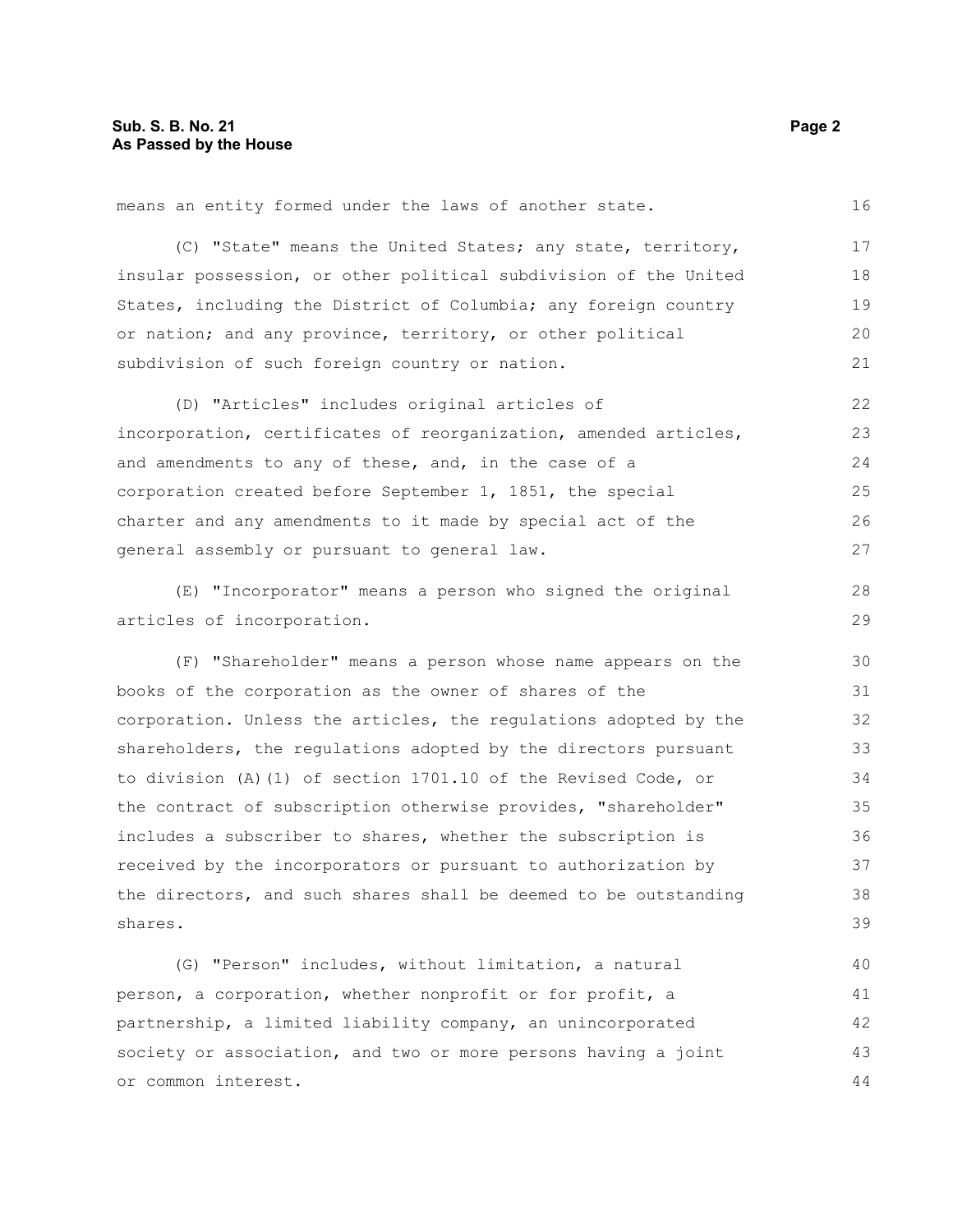(H) The location of the "principal office" of a corporation is the place named as the principal office in its articles. 45 46 47

(I) The "express terms" of shares of a class are the statements expressed in the articles with respect to such shares. 48 49 50

(J) Shares of a class are "junior" to shares of another class when any of their dividend or distribution rights are subordinate to, or dependent or contingent upon, any right of, or dividend on, or distribution to, shares of such other class. 51 52 53 54

(K) "Treasury shares" means shares belonging to the corporation and not retired that have been either issued and thereafter acquired by the corporation or paid as a dividend or distribution in shares of the corporation on treasury shares of the same class; such shares shall be deemed to be issued, but they shall not be considered as an asset or a liability of the corporation, or as outstanding for dividend or distribution, quorum, voting, or other purposes, except, when authorized by the directors, for dividends or distributions in authorized but unissued shares of the corporation of the same class. 55 56 57 58 59 60 61 62 63 64

(L) To "retire" a share means to restore it to the status of an authorized but unissued share. 65 66

(M) "Redemption price of shares" means the amount required by the articles to be paid on redemption of shares. 67 68

(N) "Liquidation price" means the amount or portion of assets required by the articles to be distributed to the holders of shares of any class upon dissolution, liquidation, merger, or consolidation of the corporation, or upon sale of all or substantially all of its assets. 69 70 71 72 73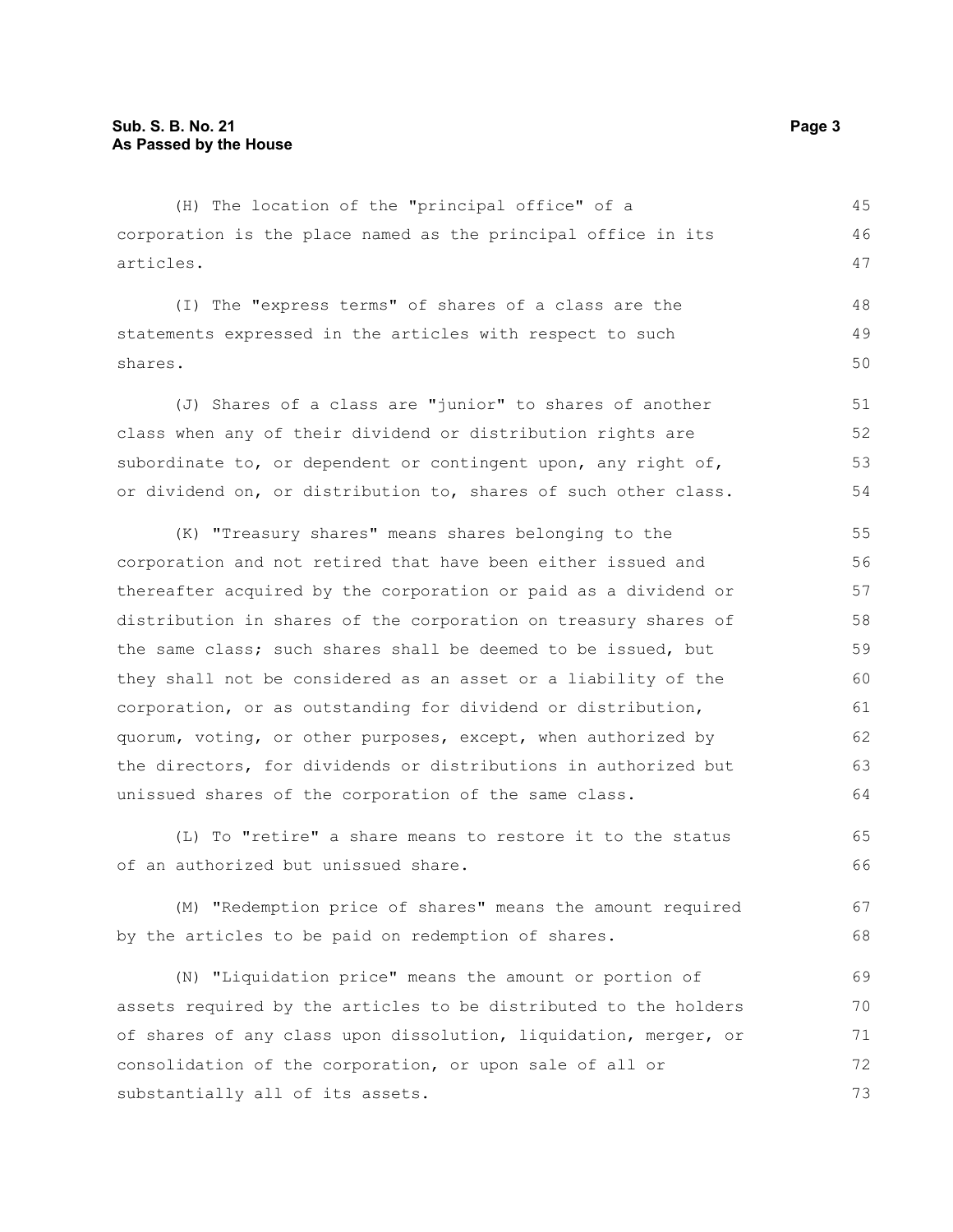(O) "Insolvent" means that the corporation is unable to pay its obligations as they become due in the usual course of its affairs. 74 75 76

(P) "Parent corporation" or "parent" means a domestic or foreign corporation that owns and holds of record shares of another corporation, domestic or foreign, entitling the holder of the shares at the time to exercise a majority of the voting power in the election of the directors of the other corporation without regard to voting power that may thereafter exist upon a default, failure, or other contingency; "subsidiary corporation" or "subsidiary" means a domestic or foreign corporation of which another corporation, domestic or foreign, is the parent. 77 78 79 80 81 82 83 84 85

(Q) "Combination" means a transaction, other than a merger or consolidation, wherein either of the following applies:

(1) Voting shares of a domestic corporation are issued or transferred in consideration in whole or in part for the transfer to itself or to one or more of its subsidiaries, domestic or foreign, of all or substantially all the assets of one or more corporations, domestic or foreign, with or without good will or the assumption of liabilities; 91

(2) Voting shares of a foreign parent corporation are issued or transferred in consideration in whole or in part for the transfer of such assets to one or more of its domestic subsidiaries. 94 95 96 97

"Transferee corporation" in a combination means the corporation, domestic or foreign, to which the assets are transferred, and "transferor corporation" in a combination means the corporation, domestic or foreign, transferring such assets and to which, or to the shareholders of which, the voting shares 98 99 100 101 102

86 87

88 89 90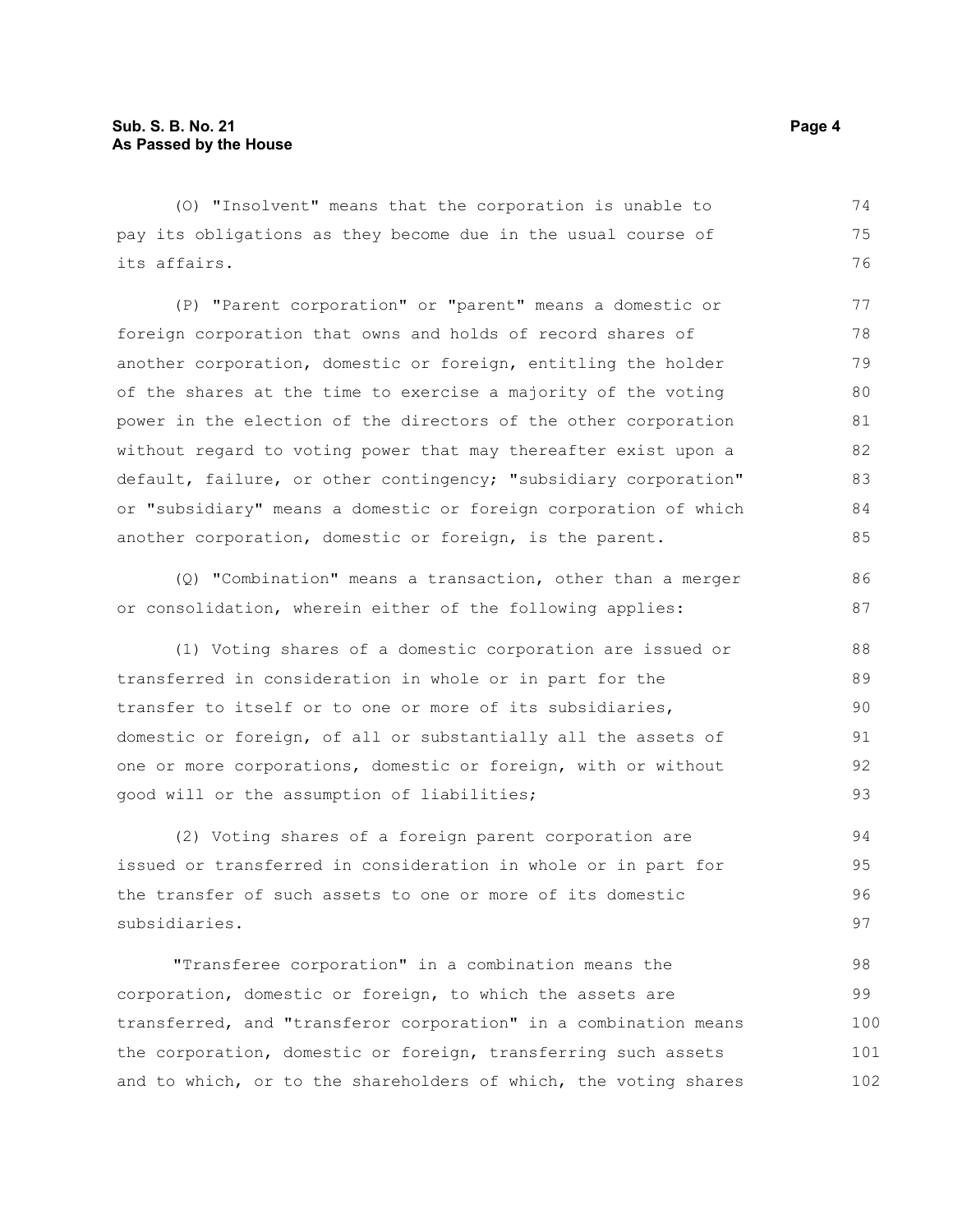| of the domestic or foreign corporation are issued or            | 103 |
|-----------------------------------------------------------------|-----|
| transferred.                                                    | 104 |
| (R) "Majority share acquisition" means the acquisition of       | 105 |
| shares of a corporation, domestic or foreign, entitling the     | 106 |
| holder of the shares to exercise a majority of the voting power | 107 |
| in the election of directors of such corporation without regard | 108 |
| to voting power that may thereafter exist upon a default,       | 109 |
| failure, or other contingency, by either of the following:      | 110 |
| (1) A domestic corporation in consideration in whole or in      | 111 |
| part, for the issuance or transfer of its voting shares;        | 112 |
| (2) A domestic or foreign subsidiary in consideration in        | 113 |
| whole or in part for the issuance or transfer of voting shares  | 114 |
| of its domestic parent.                                         | 115 |
| (S) "Acquiring corporation" in a combination means the          | 116 |
| domestic corporation whose voting shares are issued or          | 117 |
| transferred by it or its subsidiary or subsidiaries to the      | 118 |
| transferor corporation or corporations or the shareholders of   | 119 |
| the transferor corporation or corporations; and "acquiring      | 120 |
| corporation" in a majority share acquisition means the domestic | 121 |
| corporation whose voting shares are issued or transferred by it | 122 |
| or its subsidiary in consideration for shares of a domestic or  | 123 |
| foreign corporation entitling the holder of the shares to       | 124 |
| exercise a majority of the voting power in the election of      | 125 |
| directors of such corporation.                                  | 126 |
| (T) When used in connection with a combination or a             | 127 |
| majority share acquisition, "voting shares" means shares of a   | 128 |
|                                                                 |     |

corporation without regard to voting power which may thereafter

corporation, domestic or foreign, entitling the holder of the shares to vote at the time in the election of directors of such 129 130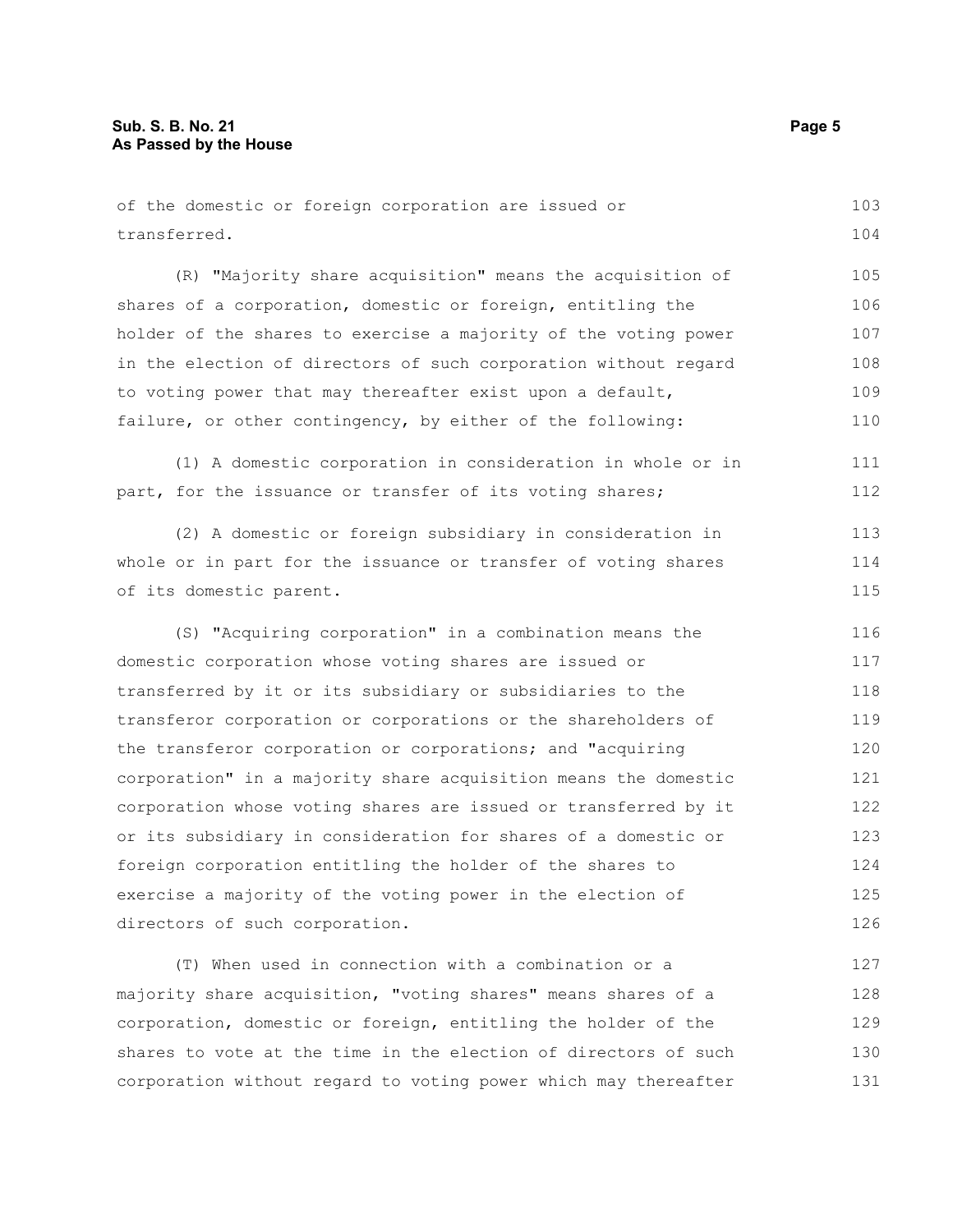exist upon a default, failure, or other contingency.

(U) "An emergency" exists when the governor, or any other person lawfully exercising the power and discharging the duties of the office of governor, proclaims that an attack on the United States or any nuclear, atomic, or other disaster has caused an emergency for corporations, and such an emergency shall continue until terminated by proclamation of the governor or any other person lawfully exercising the powers and discharging the duties of the office of governor. 133 134 135 136 137 138 139 140

(V) "Constituent corporation" means an existing corporation merging into or into which is being merged one or more other entities in a merger or an existing corporation being consolidated with one or more other entities into a new entity in a consolidation, whether any of the entities is domestic or foreign, and "constituent entity" means any entity merging into or into which is being merged one or more other entities in a merger, or an existing entity being consolidated with one or more other entities into a new entity in a consolidation, whether any of the entities is domestic or foreign. 141 142 143 144 145 146 147 148 149 150

(W) "Surviving corporation" means the constituent domestic or foreign corporation that is specified as the corporation into which one or more other constituent entities are to be or have been merged, and "surviving entity" means the constituent domestic or foreign entity that is specified as the entity into which one or more other constituent entities are to be or have been merged. 151 152 153 154 155 156 157

(X) "Close corporation agreement" means an agreement that satisfies the three requirements of division (A) of section 1701.591 of the Revised Code. 158 159 160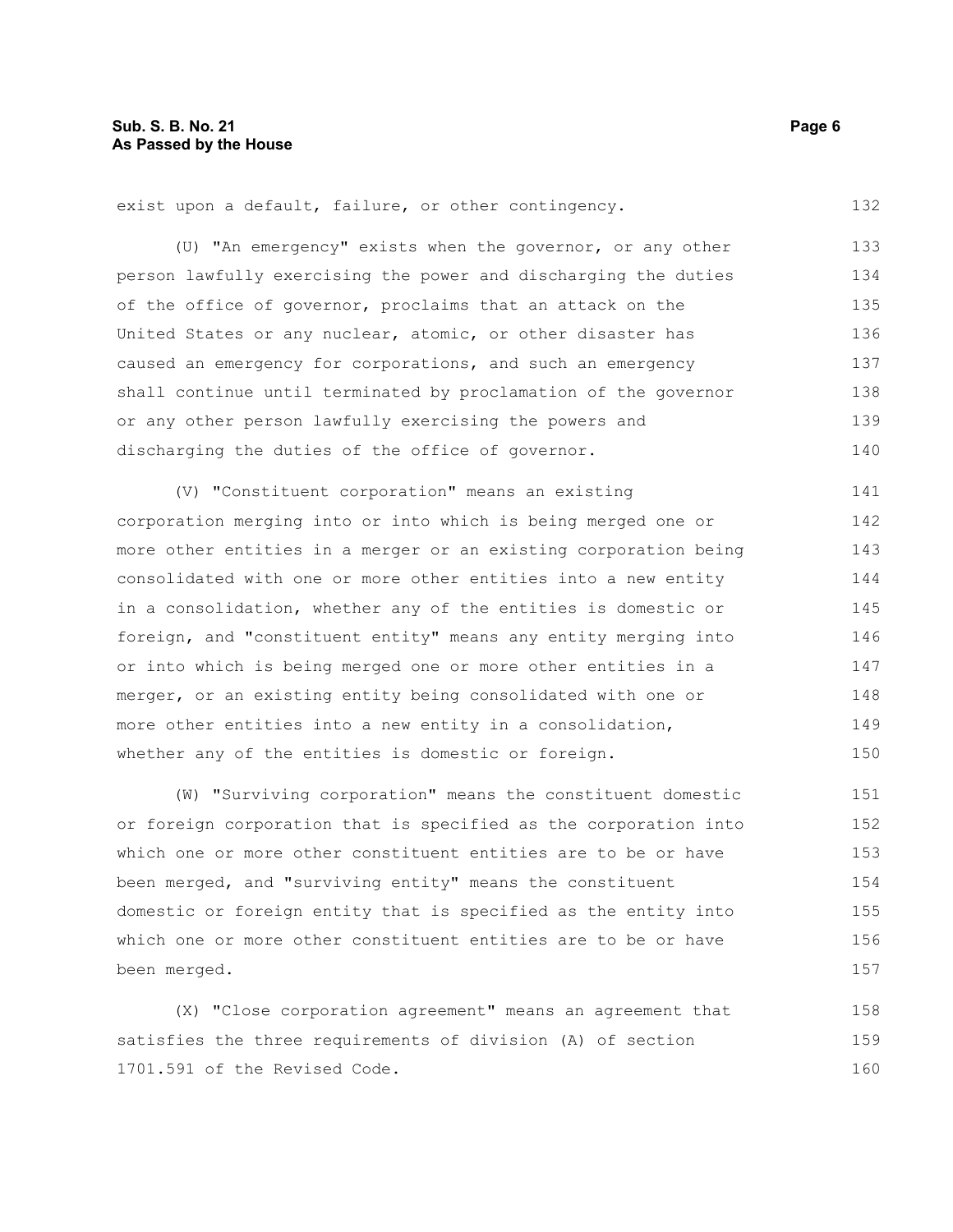# **Sub. S. B. No. 21 Page 7 As Passed by the House**

(Y) "Issuing public corporation" means a domestic corporation with fifty or more shareholders that has its principal place of business, its principal executive offices, assets having substantial value, or a substantial percentage of its assets within this state, and as to which no valid close corporation agreement exists under division (H) of section 1701.591 of the Revised Code. 161 162 163 164 165 166 167

 $(2)(1)$  "Control share acquisition" means the acquisition, directly or indirectly, by any person of shares of an issuing public corporation that, when added to all other shares of the issuing public corporation in respect of which the person may exercise or direct the exercise of voting power as provided in this division, would entitle the person, immediately after the acquisition, directly or indirectly, alone or with others, to exercise or direct the exercise of the voting power of the issuing public corporation in the election of directors within any of the following ranges of such voting power: 168 169 170 171 172 173 174 175 176 177

```
(a) One-fifth or more but less than one-third of such
voting power;
                                                                            178
                                                                            179
```
(b) One-third or more but less than a majority of such voting power;

(c) A majority or more of such voting power.

A bank, broker, nominee, trustee, or other person that acquires shares in the ordinary course of business for the benefit of others in good faith and not for the purpose of circumventing section 1701.831 of the Revised Code shall, however, be deemed to have voting power only of shares in respect of which such person would be able, without further instructions from others, to exercise or direct the exercise of 183 184 185 186 187 188 189

180 181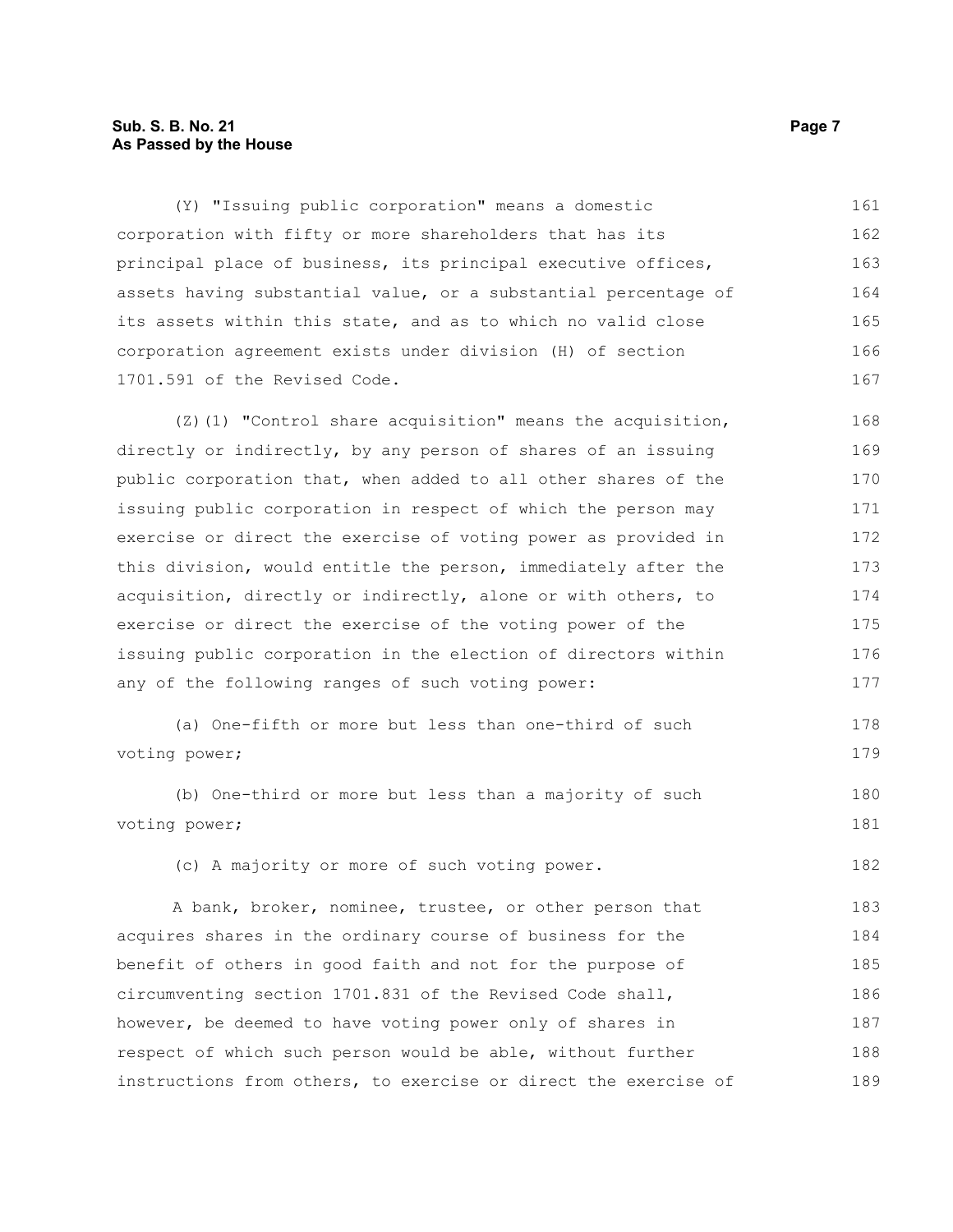votes on a proposed control share acquisition at a meeting of shareholders called under section 1701.831 of the Revised Code. 190 191

(2) The acquisition by any person of any shares of an issuing public corporation does not constitute a control share acquisition for the purpose of section 1701.831 of the Revised Code if the acquisition was or is consummated in, results from, or is the consequence of any of the following circumstances: 192 193 194 195 196

(a) Prior to November 19, 1982;

(b) Pursuant to a contract existing prior to November 19, 1982; 198 199

(c) By bequest or inheritance, by operation of law upon the death of an individual, or by any other transfer without valuable consideration, including a gift, that is made in good faith and not for the purpose of circumventing section 1701.831 of the Revised Code; 200

(d) Pursuant to the satisfaction of a pledge or other security interest created in good faith and not for the purpose of circumventing section 1701.831 of the Revised Code;

(e) Pursuant to a merger or consolidation adopted, or a combination or majority share acquisition authorized, by vote of the shareholders of the issuing public corporation in compliance with section 1701.78, 1701.781, 1701.79, 1701.791, or 1701.83 of the Revised Code, or pursuant to a merger adopted in compliance with section 1701.802 of the Revised Code; 208 209 210 211 212 213

(f) The person's being entitled, immediately thereafter, to exercise or direct the exercise of voting power of the issuing public corporation in the election of directors within the same range theretofore attained by that person either in compliance with the provisions of section 1701.831 of the 214 215 216 217 218

197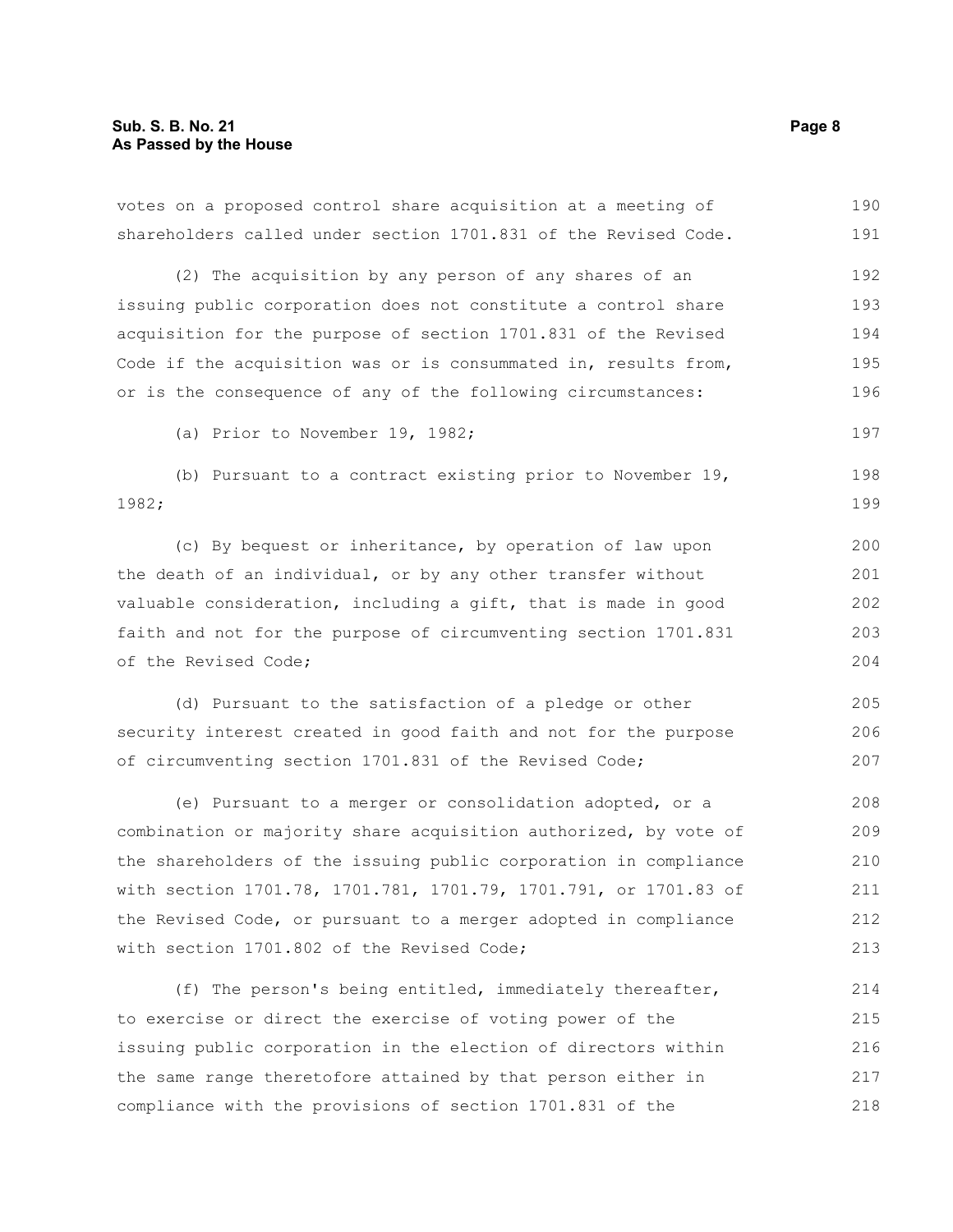| Revised Code or as a result solely of the issuing public |  |  |  |  |  |  | 219 |
|----------------------------------------------------------|--|--|--|--|--|--|-----|
| corporation's purchase of shares issued by it;           |  |  |  |  |  |  | 220 |

(g) The person's being engaged in business as an underwriter of securities who acquires the shares directly from the issuing public corporation or an affiliate or associate of the issuing public corporation through its participation in good faith in a firm commitment underwriting registered under the "Securities Act of 1933," 15 U.S.C. 77a et seq., and not for the purpose of circumventing section 1701.831 of the Revised Code. 221 222 223 224 225 226 227

The acquisition by any person of shares of an issuing public corporation in a manner described under division (Z)(2) of this section shall be deemed a control share acquisition authorized pursuant to section 1701.831 of the Revised Code within the range of voting power under division  $(Z)$  (1)(a), (b), or (c) of this section that such person is entitled to exercise after the acquisition, provided, in the case of an acquisition in a manner described under division (Z)(2)(c) or (d) of this section, the transferor of shares to such person had previously obtained any authorization of shareholders required under section 1701.831 of the Revised Code in connection with the transferor's acquisition of shares of the issuing public corporation. 228 229 230 231 232 233 234 235 236 237 238 239 240

(3) The acquisition of shares of an issuing public corporation in good faith and not for the purpose of circumventing section 1701.831 of the Revised Code from any person whose control share acquisition previously had been authorized by shareholders in compliance with section 1701.831 of the Revised Code, or from any person whose previous acquisition of shares of an issuing public corporation would have constituted a control share acquisition but for division 241 242 243 244 245 246 247 248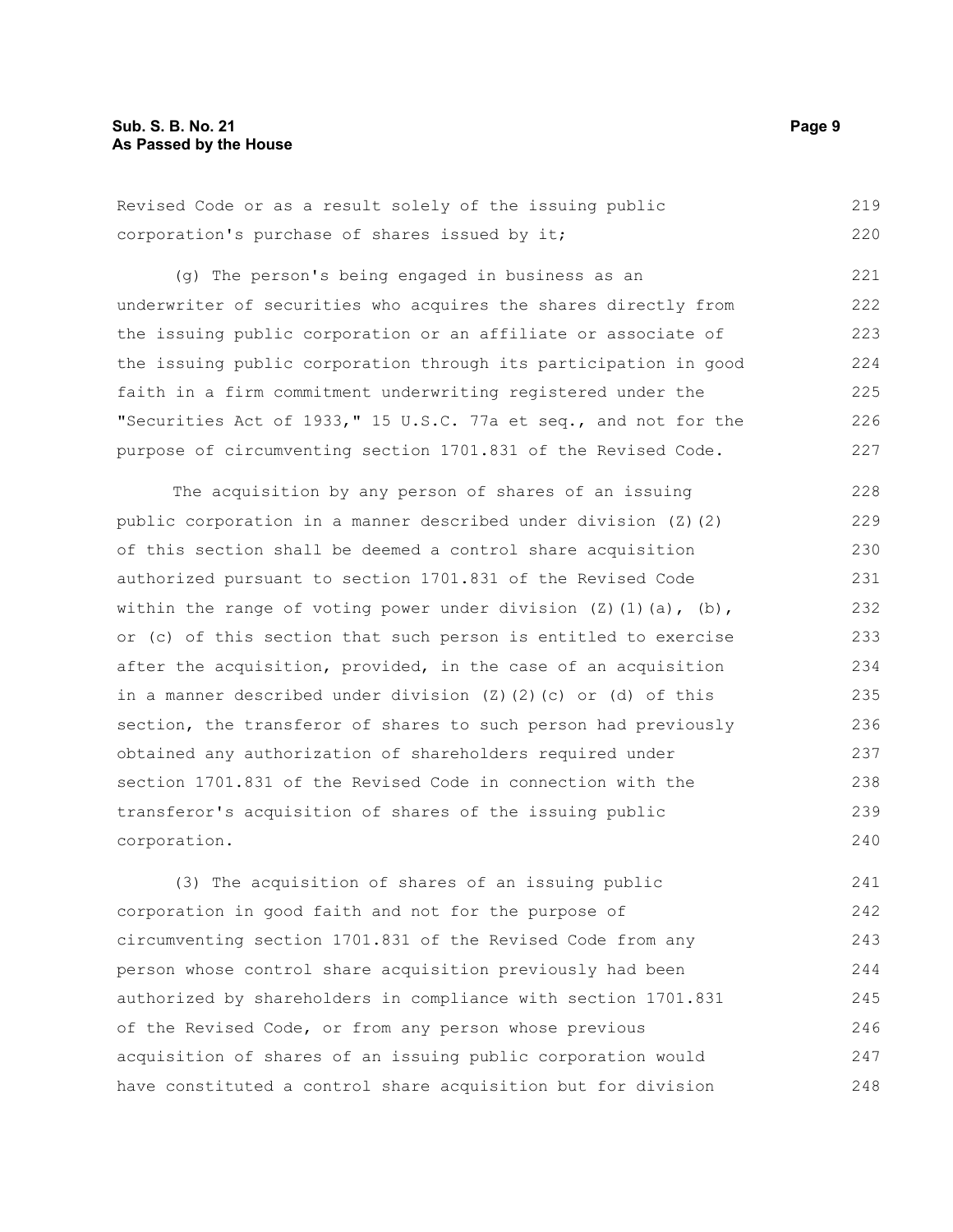(Z)(2) or (3) of this section, does not constitute a control share acquisition for the purpose of section 1701.831 of the Revised Code unless such acquisition entitles the person making the acquisition, directly or indirectly, alone or with others, to exercise or direct the exercise of voting power of the corporation in the election of directors in excess of the range of voting power authorized pursuant to section 1701.831 of the Revised Code, or deemed to be so authorized under division (Z) (2) of this section. 249 250 251 252 253 254 255 256 257

(AA) "Acquiring person" means any person who has delivered an acquiring person statement to an issuing public corporation pursuant to section 1701.831 of the Revised Code. 258 259 260

(BB) "Acquiring person statement" means a written statement that complies with division (B) of section 1701.831 of the Revised Code.

(CC)(1) "Interested shares" means the shares of an issuing public corporation in respect of which any of the following persons may exercise or direct the exercise of the voting power of the corporation in the election of directors:

(a) An acquiring person;

(b) Any officer of the issuing public corporation elected or appointed by the directors of the issuing public corporation; 269 270

(c) Any employee of the issuing public corporation who is also a director of such corporation; 271 272

(d) Any person that acquires such shares for valuable consideration during the period beginning with the date of the first public disclosure of a proposal for, or expression of interest in, a control share acquisition of the issuing public corporation; a transaction pursuant to section 1701.76, 1701.78, 273 274 275 276 277

261 262 263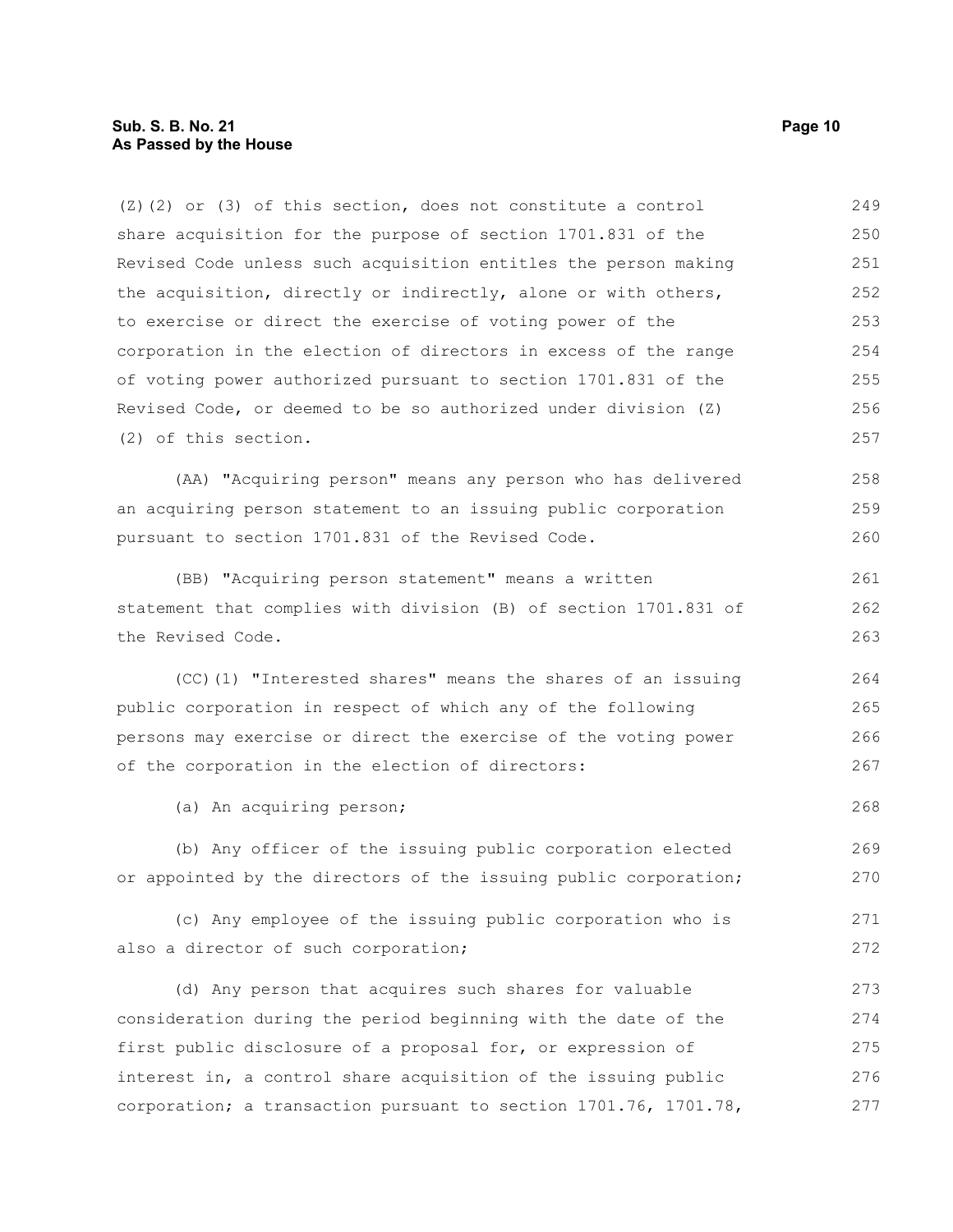#### **Sub. S. B. No. 21 Page 11 As Passed by the House**

1701.781, 1701.79, 1701.791, 1701.83, or 1701.86 of the Revised Code that involves the issuing public corporation or its assets; or any action that would directly or indirectly result in a change in control of the issuing public corporation or its assets, and ending on the record date established by the directors pursuant to section 1701.45 and division (D) of section 1701.831 of the Revised Code, if either of the following applies: 278 279 280 281 282 283 284 285

(i) The aggregate consideration paid or given by the person who acquired the shares, and any other persons acting in concert with the person, for all such shares exceeds two hundred fifty thousand dollars;

(ii) The number of shares acquired by the person who acquired the shares, and any other persons acting in concert with the person, exceeds one-half of one per cent of the outstanding shares of the corporation entitled to vote in the election of directors.

(e) Any person that transfers such shares for valuable consideration after the record date described in division (CC) (1)(d) of this section as to shares so transferred, if accompanied by the voting power in the form of a blank proxy, an agreement to vote as instructed by the transferee, or otherwise. 295 296 297 298 299

(2) If any part of this division is held to be illegal or invalid in application, the illegality or invalidity does not affect any legal and valid application thereof or any other provision or application of this division or section 1701.831 of the Revised Code that can be given effect without the invalid or illegal provision, and the parts and applications of this division are severable. 300 301 302 303 304 305 306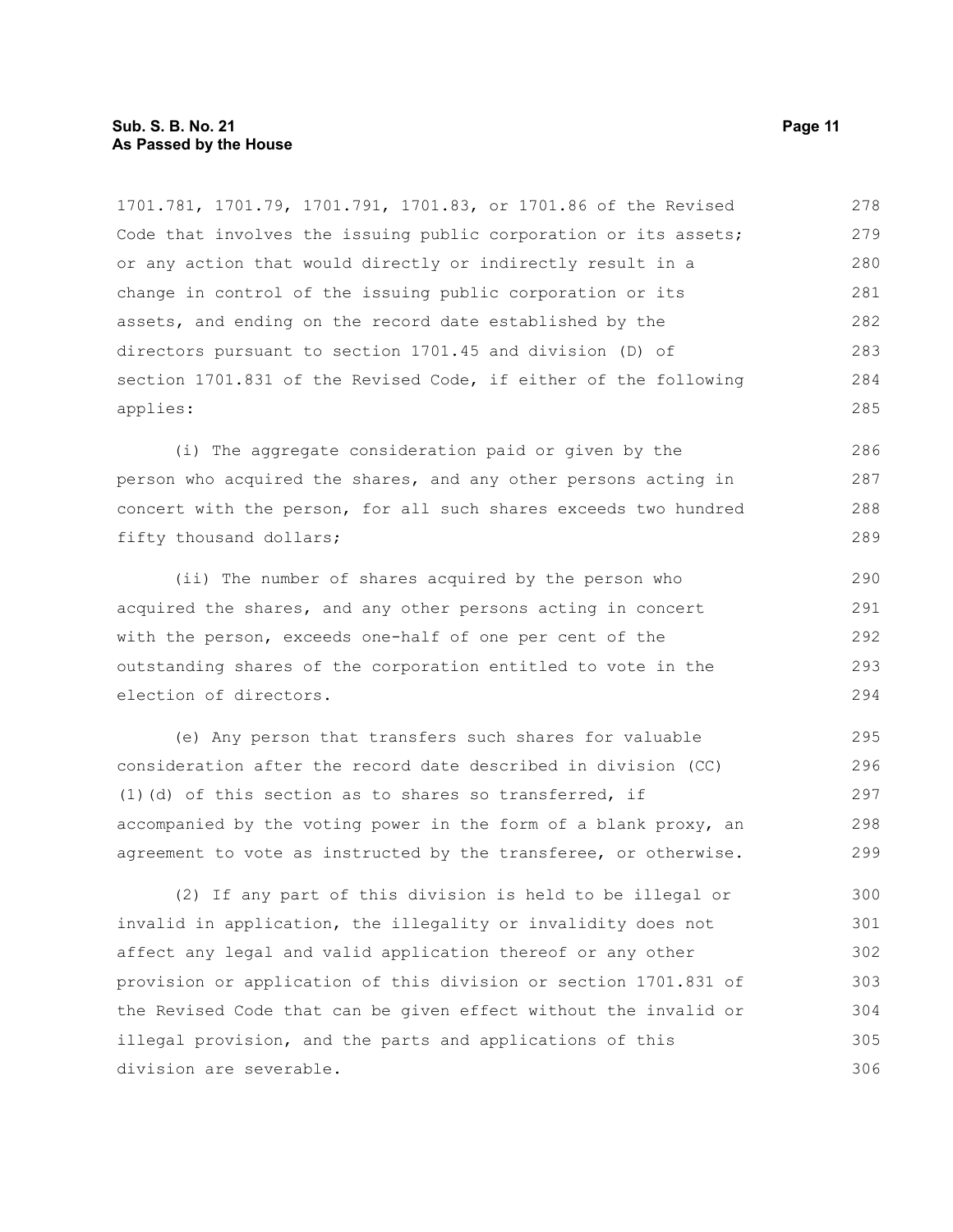| (DD) "Certificated security" and "uncertificated security"       | 307 |
|------------------------------------------------------------------|-----|
| have the same meanings as in section 1308.01 of the Revised      | 308 |
| Code.                                                            | 309 |
| (EE) "Entity" means any of the following:                        | 310 |
| (1) A for profit corporation existing under the laws of          | 311 |
| this state or any other state;                                   | 312 |
| (2) Any of the following organizations existing under the        | 313 |
| laws of this state, the United States, or any other state:       | 314 |
| (a) A business trust or association;                             | 315 |
| (b) A real estate investment trust;                              | 316 |
| (c) A common law trust;                                          | 317 |
| (d) An unincorporated business or for profit organization,       | 318 |
| including a general or limited partnership;                      | 319 |
| (e) A limited liability company;                                 | 320 |
| (f) A nonprofit corporation.                                     | 321 |
| (FF) "Benefit corporation" means a corporation that sets         | 322 |
| forth in its articles of incorporation one or more beneficial    | 323 |
| purposes among the purposes for which the corporation is formed. | 324 |
| (GG) "Beneficial purpose" means seeking to have a bona           | 325 |
| fide positive effect or to reduce one or more bona fide negative | 326 |
| effects of an artistic, charitable, cultural, economic,          | 327 |
| educational, environmental, literary, medical, religious,        | 328 |
| scientific, or technological nature for the benefit of persons,  | 329 |
| entities, communities, or interests other than shareholders in   | 330 |
| their capacity as shareholders.                                  | 331 |
| Sec. 1701.03. (A) $(1)$ A corporation may be formed under        | 332 |
| this chapter for any purpose or combination of purposes for      | 333 |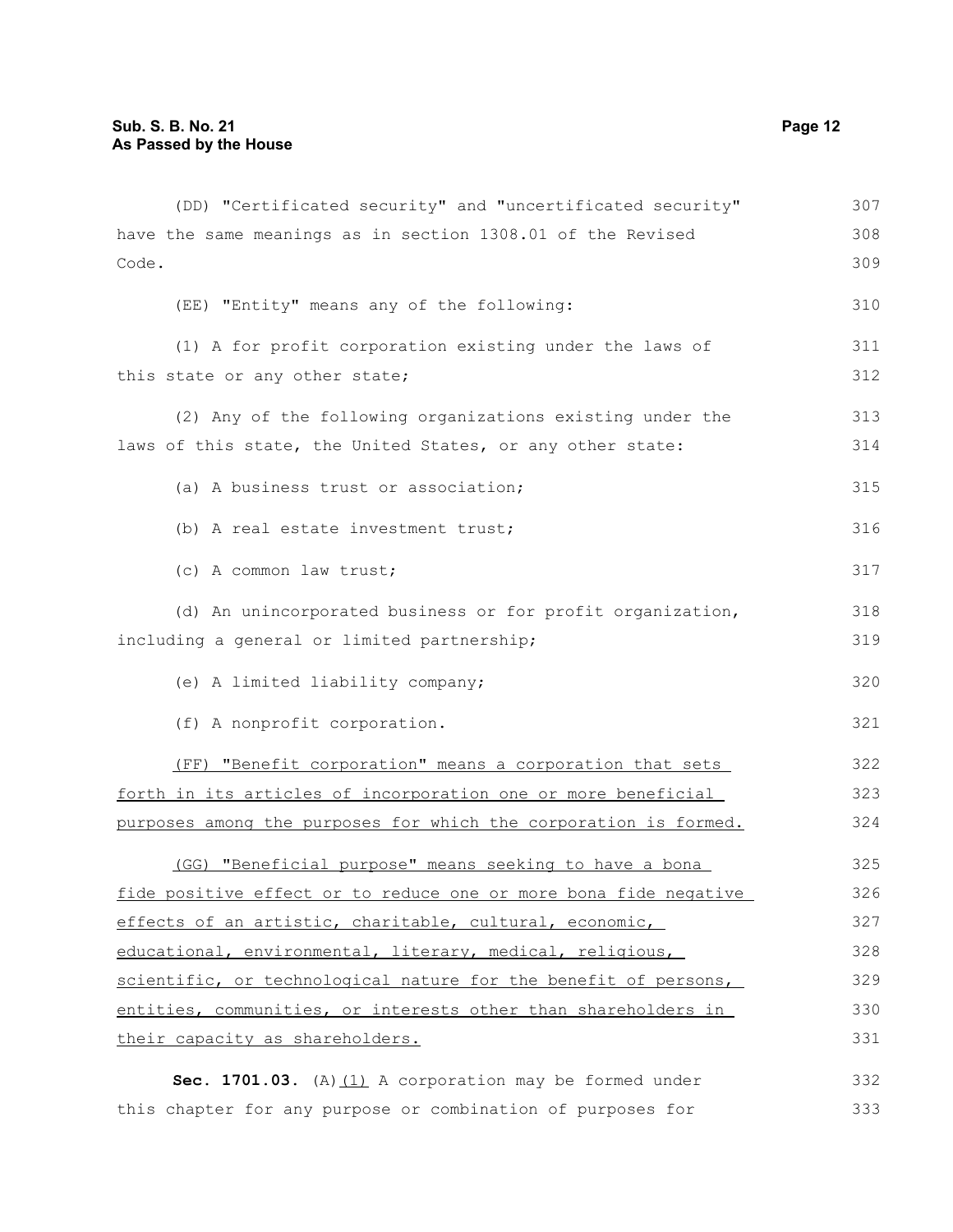# **Sub. S. B. No. 21 Page 13 As Passed by the House**

which individuals lawfully may associate themselves, except that, if the Revised Code contains special provisions pertaining to the formation of any designated type of corporation other than a professional association, as defined in section 1785.01 of the Revised Code, a corporation of that type shall be formed in accordance with the special provisions. 334 335 336 337 338 339

| (2) The purpose for which a corporation is formed may       | 340 |
|-------------------------------------------------------------|-----|
| include a beneficial purpose. Except to the extent that the | 341 |
| articles otherwise provide, both of the following apply:    | 342 |

(a) Having a beneficial purpose does not prevent a corporation from seeking any of the other purposes for which the corporation is formed, including operation of the corporation for pecuniary gain or profit and distribution of net earnings. 343 344 345 346

(b) No particular purpose of a corporation has priority over any other purpose of the corporation.

(3) A corporation that does not have a beneficial purpose is not required to operate exclusively for profit or distribution of net earnings of the corporation in all instances. 349 350 351 352

(4) To be effective, a beneficial purpose shall be expressly provided in the articles. A statement of purpose in the articles that includes any purpose or combination of purposes for which individuals lawfully may associate themselves, without the express provision of a beneficial purpose, does not establish a beneficial purpose as a purpose of the corporation. 353 354 355 356 357 358 359

(5) A corporation that meets both of the following shall not amend its articles of incorporation to include a beneficial purpose: 360 361 362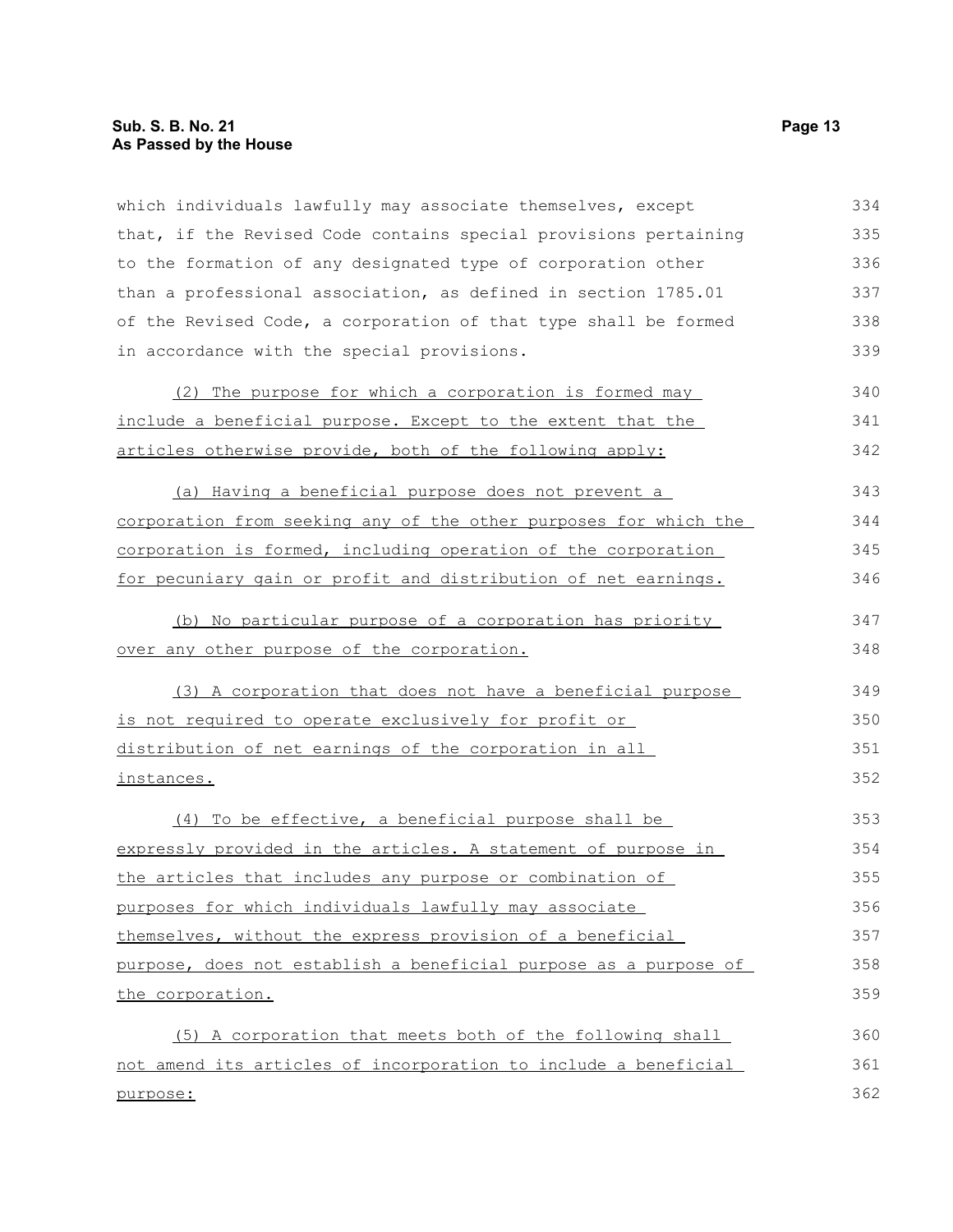| (a) The corporation has issued and has outstanding shares        | 363 |
|------------------------------------------------------------------|-----|
| listed on a national securities exchange or regularly quoted in  | 364 |
| an over-the-counter market by one or more members of a national  | 365 |
| or affiliated securities association.                            | 366 |
| (b) The initial articles of the corporation did not              | 367 |
| include a beneficial purpose.                                    | 368 |
| (B) On and after July 1, 1994, a corporation may be formed       | 369 |
| under this chapter for the purpose of carrying on the practice   | 370 |
| of any profession, including, but not limited to, a corporation  | 371 |
| for the purpose of providing public accounting or certified      | 372 |
| public accounting services, a corporation for the erection,      | 373 |
| owning, and conducting of a sanitarium for receiving and caring  | 374 |
| for patients, medical and hygienic treatment of patients, and    | 375 |
| instruction of nurses in the treatment of disease and in         | 376 |
| hygiene, a corporation for the purpose of providing              | 377 |
| architectural, landscape architectural, professional             | 378 |
| engineering, or surveying services or any combination of those   | 379 |
| types of services, and a corporation for the purpose of          | 380 |
| providing a combination of the professional services, as defined | 381 |
| in section 1785.01 of the Revised Code, of optometrists          | 382 |
| authorized under Chapter 4725. of the Revised Code,              | 383 |
| chiropractors authorized under Chapter 4734. of the Revised Code | 384 |
| to practice chiropractic or acupuncture, psychologists           | 385 |
| authorized under Chapter 4732. of the Revised Code, registered   | 386 |
| or licensed practical nurses authorized under Chapter 4723. of   | 387 |
| the Revised Code, pharmacists authorized under Chapter 4729. of  | 388 |
| the Revised Code, physical therapists authorized under sections  | 389 |
| 4755.40 to 4755.56 of the Revised Code, occupational therapists  | 390 |
| authorized under sections 4755.04 to 4755.13 of the Revised      | 391 |
| Code, mechanotherapists authorized under section 4731.151 of the | 392 |
| Revised Code, doctors of medicine and surgery, osteopathic       | 393 |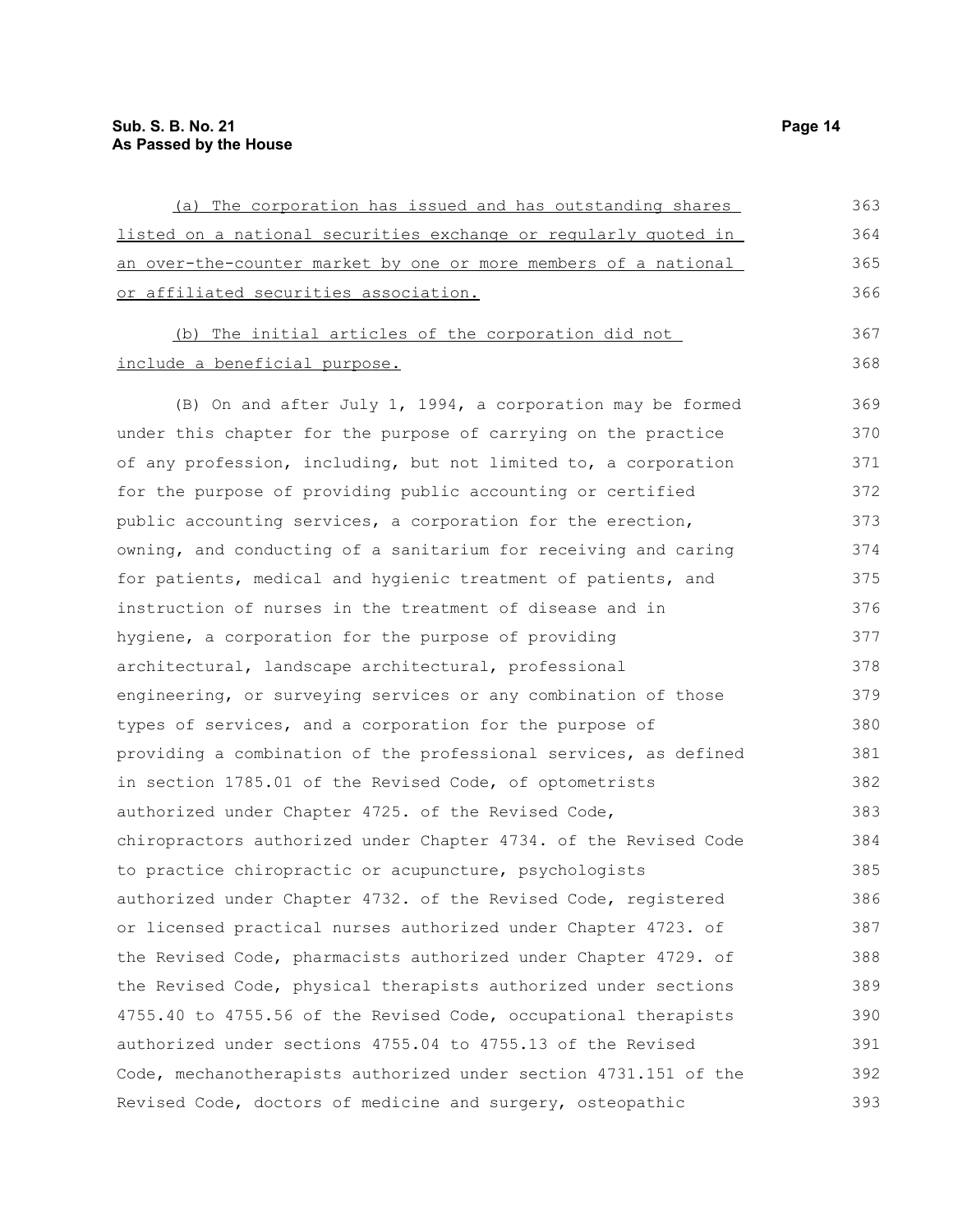medicine and surgery, or podiatric medicine and surgery authorized under Chapter 4731. of the Revised Code, and licensed professional clinical counselors, licensed professional counselors, independent social workers, social workers, independent marriage and family therapists, or marriage and family therapists authorized under Chapter 4757. of the Revised Code. 394 395 396 397 398 399 400

This chapter does not restrict, limit, or otherwise affect the authority or responsibilities of any agency, board, commission, department, office, or other entity to license, register, and otherwise regulate the professional conduct of individuals or organizations of any kind rendering professional services, as defined in section 1785.01 of the Revised Code, in this state or to regulate the practice of any profession that is within the jurisdiction of the agency, board, commission, department, office, or other entity, notwithstanding that an individual is a director, officer, employee, or other agent of a corporation formed under this chapter and is rendering professional services or engaging in the practice of a profession through a corporation formed under this chapter or that the organization is a corporation formed under this chapter. 401 402 403 404 405 406 407 408 409 410 411 412 413 414 415

(C) Nothing in division (A) or (B) of this section precludes the organization of a professional association in accordance with this chapter and Chapter 1785. of the Revised Code or the formation of a limited liability company under Chapter 1705. of the Revised Code with respect to a business, as defined in section 1705.01 of the Revised Code. 416 417 418 419 420 421

(D) No corporation formed for the purpose of providing a combination of the professional services, as defined in section 422 423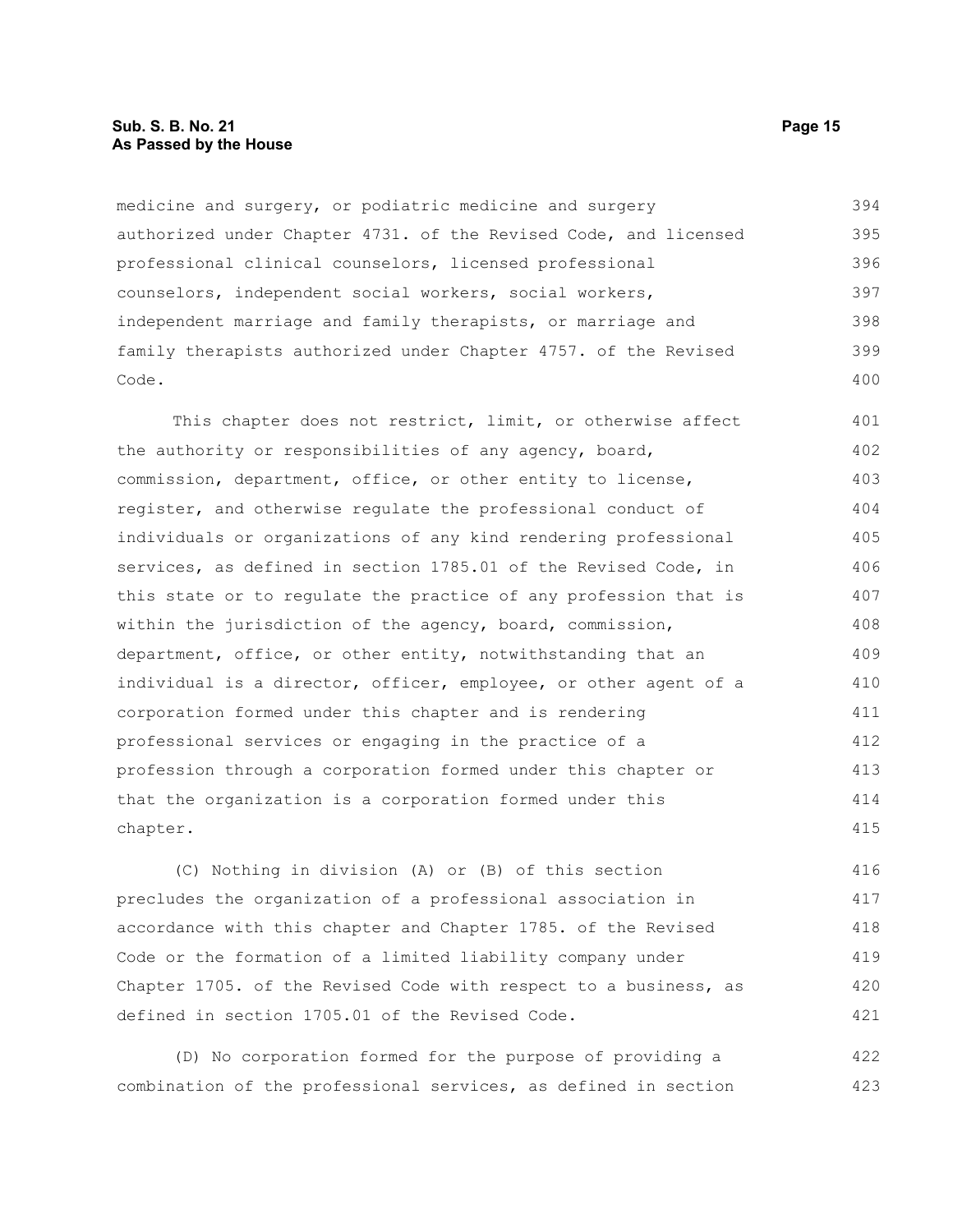#### **Sub. S. B. No. 21 Page 16 As Passed by the House**

1785.01 of the Revised Code, of optometrists authorized under Chapter 4725. of the Revised Code, chiropractors authorized under Chapter 4734. of the Revised Code to practice chiropractic or acupuncture, psychologists authorized under Chapter 4732. of the Revised Code, registered or licensed practical nurses authorized under Chapter 4723. of the Revised Code, pharmacists authorized under Chapter 4729. of the Revised Code, physical therapists authorized under sections 4755.40 to 4755.56 of the Revised Code, occupational therapists authorized under sections 4755.04 to 4755.13 of the Revised Code, mechanotherapists authorized under section 4731.151 of the Revised Code, doctors of medicine and surgery, osteopathic medicine and surgery, or podiatric medicine and surgery authorized under Chapter 4731. of the Revised Code, and licensed professional clinical counselors, licensed professional counselors, independent social workers, social workers, independent marriage and family therapists, or marriage and family therapists authorized under Chapter 4757. of the Revised Code shall control the professional clinical judgment exercised within accepted and prevailing standards of practice of a licensed, certificated, or otherwise legally authorized optometrist, chiropractor, chiropractor practicing acupuncture through the state chiropractic board, psychologist, nurse, pharmacist, physical therapist, occupational therapist, mechanotherapist, doctor of medicine and surgery, osteopathic medicine and surgery, or podiatric medicine and surgery, licensed professional clinical counselor, licensed professional counselor, independent social worker, social worker, independent marriage and family therapist, or marriage and family therapist in rendering care, treatment, or professional advice to an individual patient. 424 425 426 427 428 429 430 431 432 433 434 435 436 437 438 439 440 441 442 443 444 445 446 447 448 449 450 451 452 453

This division does not prevent a hospital, as defined in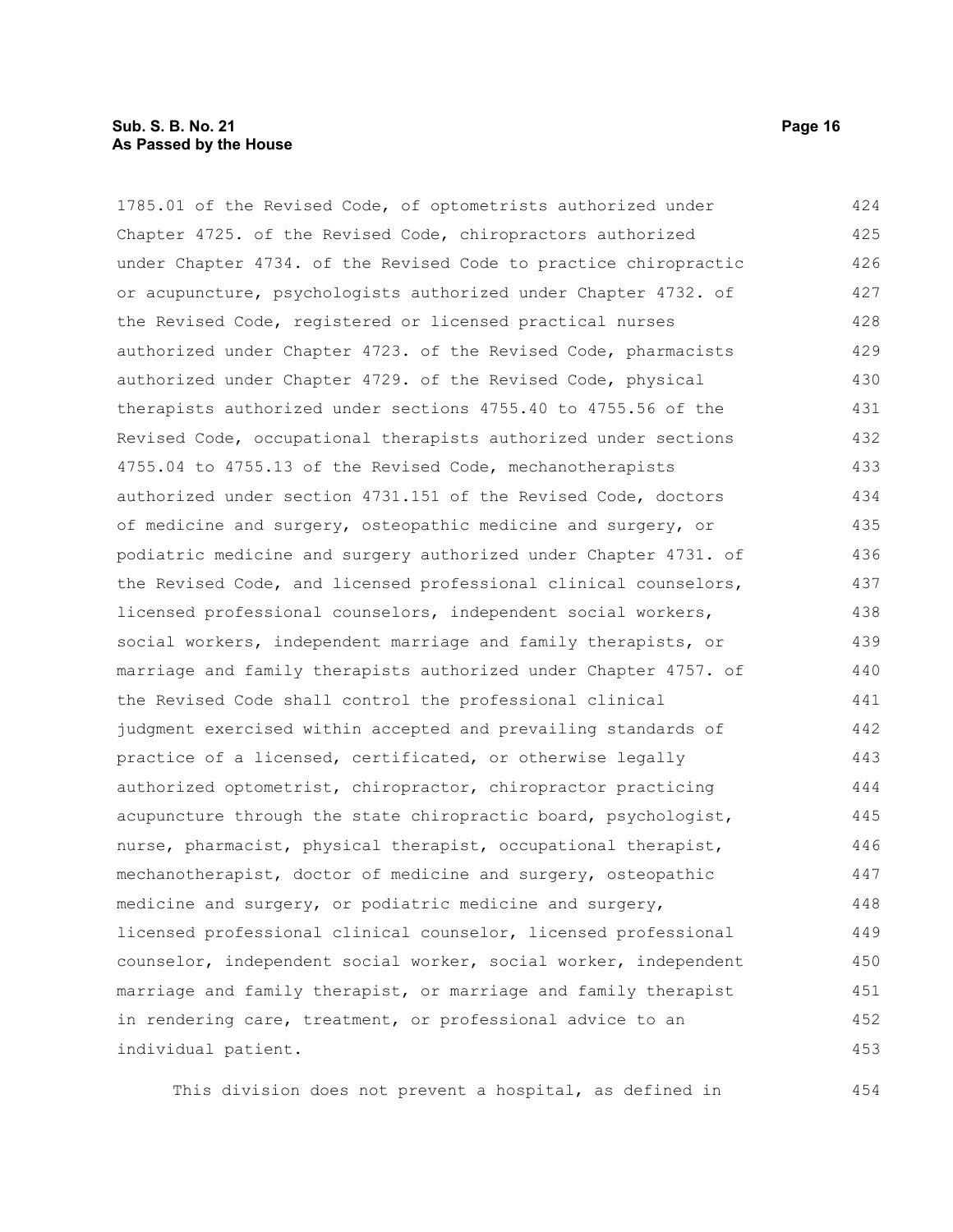### **Sub. S. B. No. 21 Page 17 As Passed by the House**

section 3727.01 of the Revised Code, insurer, as defined in section 3999.36 of the Revised Code, or intermediary organization, as defined in section 1751.01 of the Revised Code, from entering into a contract with a corporation described in this division that includes a provision requiring utilization review, quality assurance, peer review, or other performance or quality standards. Those activities shall not be construed as controlling the professional clinical judgment of an individual practitioner listed in this division. 455 456 457 458 459 460 461 462 463

**Sec. 1701.04.** (A) Any person, singly or jointly with others, and without regard to residence, domicile, or state of incorporation, may form a corporation by signing and filing with the secretary of state articles of incorporation that shall set forth all of the following: 464 465 466 467 468

(1) The name of the corporation, which shall be in compliance with division (A) of section 1701.05 of the Revised Code; 469 470 471

(2) The place in this state where the principal office of the corporation is to be located; 472 473

(3) The authorized number and the par value per share of shares with par value, and the authorized number of shares without par value, except that the articles of a banking, safe deposit, trust, or insurance corporation shall not authorize shares without par value; the express terms, if any, of the shares; and, if the shares are classified, the designation of each class, the authorized number and par value per share, if any, of the shares of each class, and the express terms of the shares of each class; 474 475 476 477 478 479 480 481 482

(4) If the corporation is to have an initial stated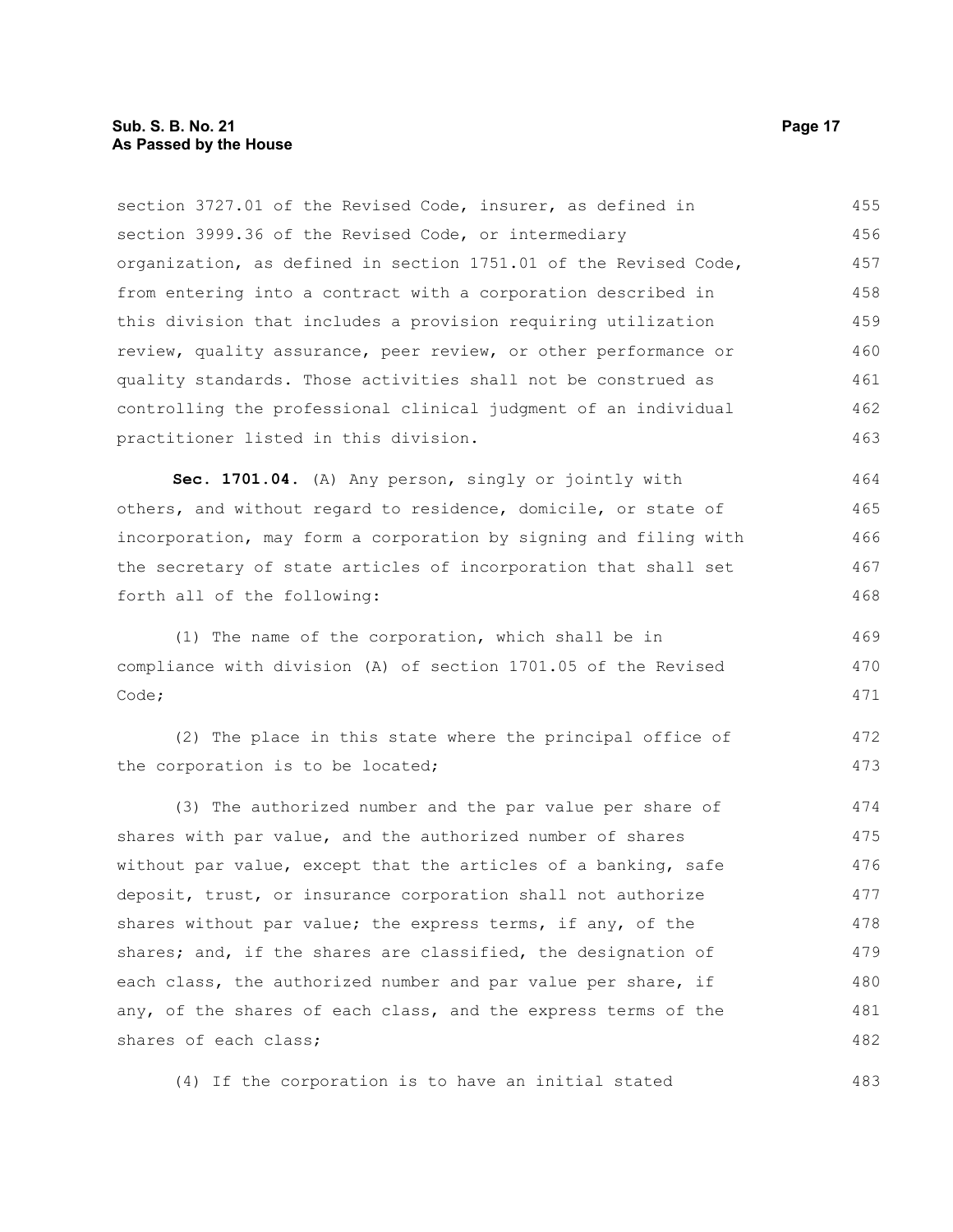capital, the amount of that stated capital. (B) The articles also may set forth any of the following: (1) The names of the individuals who are to serve as initial directors; (2) The purpose or purposes for which the corporation is formed, but in the absence of a statement of the purpose or purposes or except as expressly set forth in such statement, the purpose for which any corporation is formed is to engage in any lawful act or activity for which a corporation may be formed under this chapter, and all lawful acts and activities of the corporation are within the purposes of the corporation; (3) Any priority or other method for balancing the purposes for which the corporation is formed; (4) Any lawful provision for the purpose of defining, limiting, or regulating the exercise of the authority of the corporation, the incorporators, the directors, the officers, the shareholders, or the holders of any class of shares;  $(4)$  (5) Any provision that may be set forth in the regulations; (5) (6) A provision specifying the period of existence of the corporation if it is to be otherwise than perpetual;  $(6)$   $(7)$  A provision eliminating the right of every shareholder to vote cumulatively in the election of directors;  $(7)$  (8) Any additional provision permitted by this chapter. (C) A written appointment of a statutory agent for the purposes set forth in section 1701.07 of the Revised Code shall 484 485 486 487 488 489 490 491 492 493 494 495 496 497 498 499 500 501 502 503 504 505 506 507 508 509 510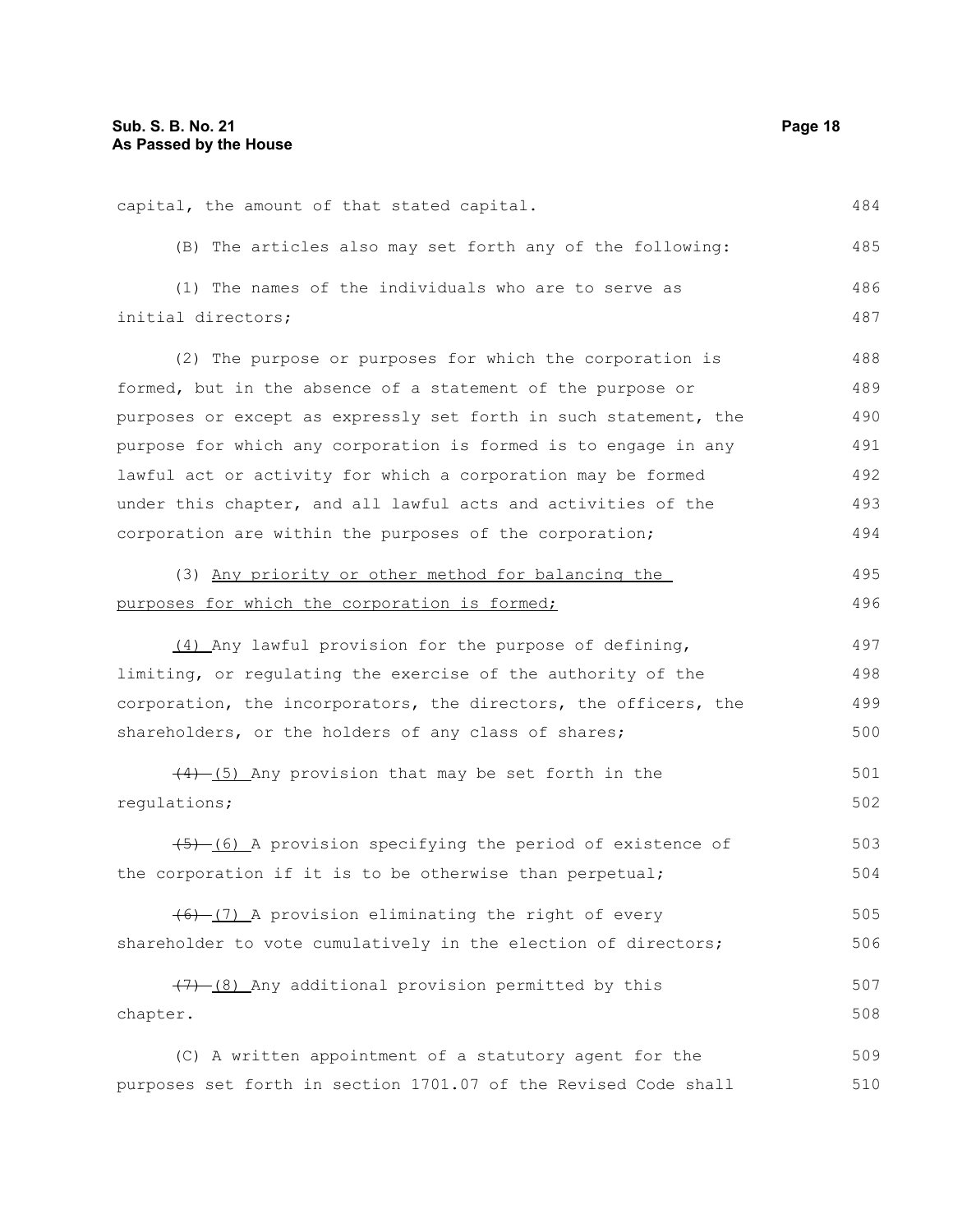be filed with the articles, unless the corporation belongs to one of the classes mentioned in division (O) of that section. 511 512

(D) The legal existence of the corporation begins upon the filing of the articles or on a later date specified in the articles that is not more than ninety days after filing, and, unless the articles otherwise provide, its period of existence shall be perpetual. 513 514 515 516 517

**Sec. 1701.05.** (A) Except as provided in this section, and in sections 1701.75, 1701.78, and 1701.82 of the Revised Code, which sections relate to the reorganization, merger, and consolidation of corporations, the corporate name of a domestic corporation shall comply with all of the following: 518 519 520 521 522

(1) It shall end with or include the word or abbreviation "company," "co.," "corporation," "corp.," "incorporated," or "inc." 523 524 525

(2) It shall not include the word "benefit" or "b-" in its name as a prefix to "company," "co.," "corporation," "corp," "incorporated," or "inc.," unless the corporation is a benefit corporation or had a name that included such combination of words prior to the effective date of this amendment. 526 527 528 529 530

(3) It shall be distinguishable upon the records in the office of the secretary of state from all of the following: 531 532

(a) The name of any other corporation, whether nonprofit or for profit and whether that of a domestic or of a foreign corporation authorized to do business in this state; 533 534 535

(b) The name of any limited liability company registered in the office of the secretary of state pursuant to Chapter 1705. of the Revised Code, whether domestic or foreign; 536 537 538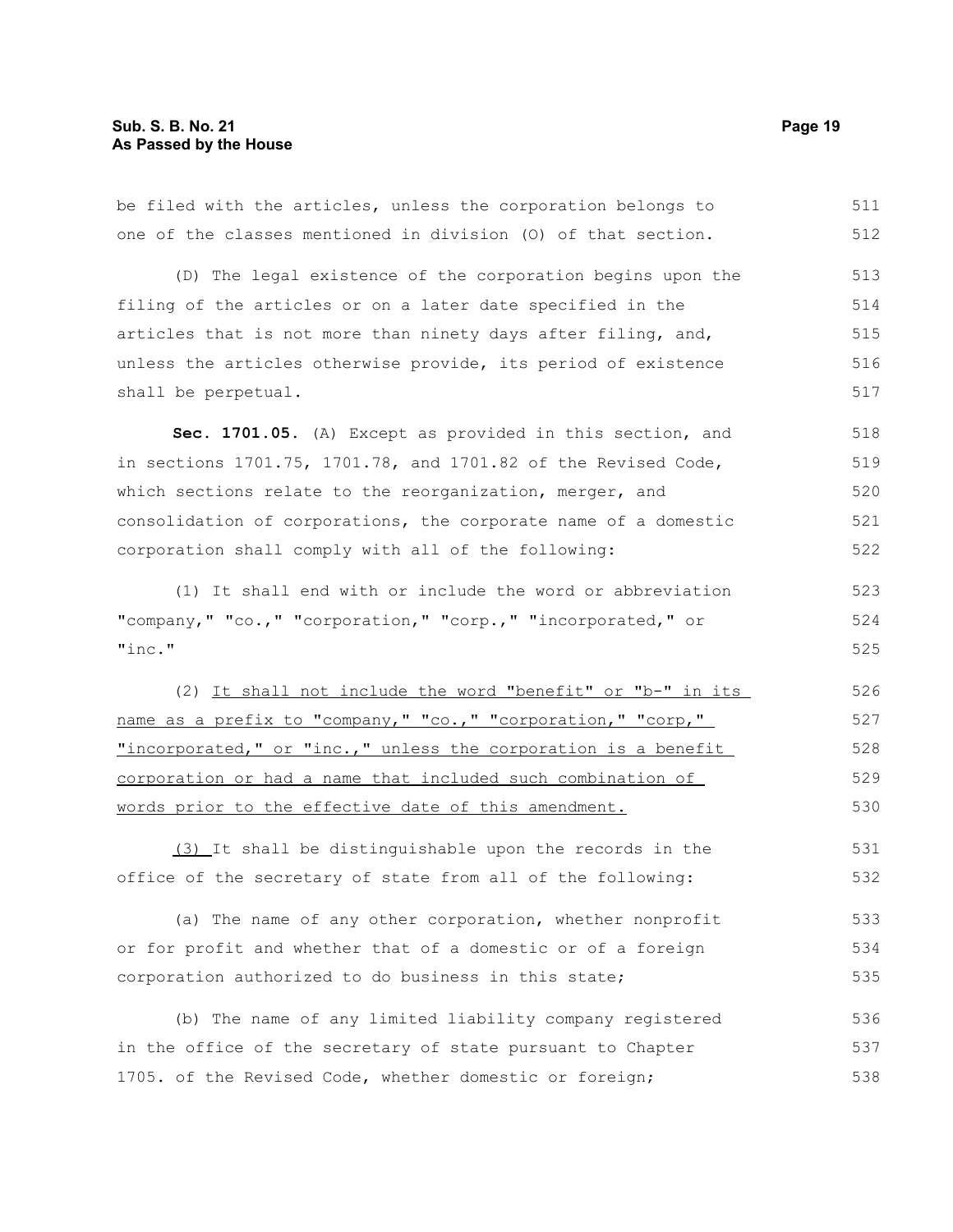(c) The name of any limited liability partnership registered in the office of the secretary of state pursuant to Chapter 1775. or 1776. of the Revised Code, whether domestic or foreign; 539 540 541 542

(d) The name of any limited partnership registered in the office of the secretary of state pursuant to Chapter 1782. of the Revised Code, whether domestic or foreign; 543 544 545

(e) Any trade name the exclusive right to which is at the time in question registered in the office of the secretary of state pursuant to Chapter 1329. of the Revised Code. 546 547 548

 $(3)$  (4) It shall not contain any language that indicates or implies that the corporation is connected with a government agency of this state, another state, or the United States. 549 550 551

(B) The secretary of state shall determine for purposes of this section whether a name is "distinguishable" from another name upon the secretary of state's records. Without excluding other names that may not constitute distinguishable names in this state, a name is not considered distinguishable from another name for purposes of this section solely because it differs from the other name in only one or more of the following manners: 552 553 554 555 556 557 558 559

(1) The use of the word "corporation," "company," "incorporated," "limited," or any abbreviation of any of those words; 560 561 562

(2) The use of any article, conjunction, contraction, abbreviation, or punctuation; 563 564

(3) The use of a different tense or number of the same word. 565 566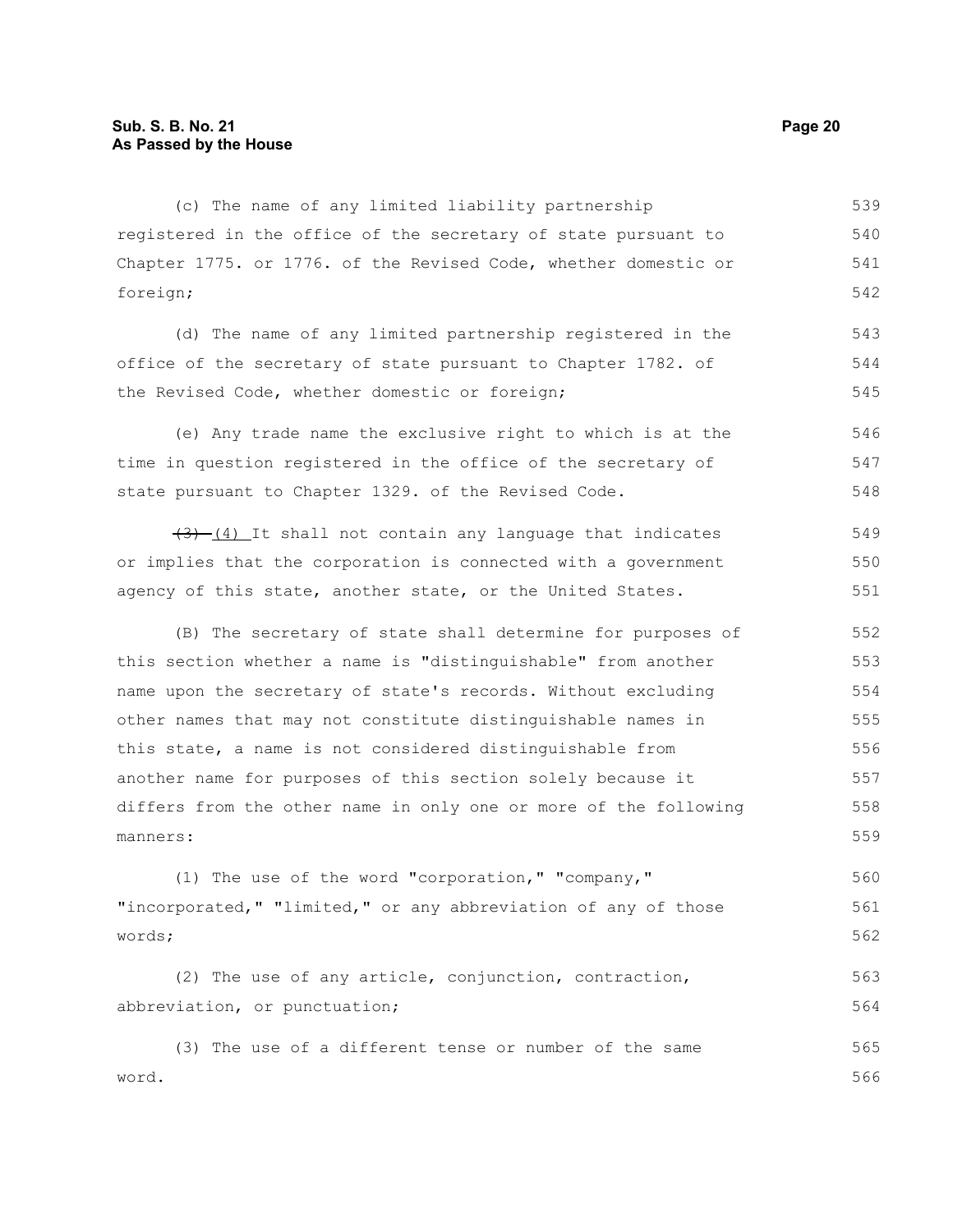# **Sub. S. B. No. 21 Page 21 As Passed by the House**

(C) A corporation may apply to the secretary of state for authorization to use a name that is not distinguishable upon the secretary of state's records from the name of any other corporation, limited liability company, limited liability partnership, or limited partnership, or from a registered trade name, if there also is filed in the office of the secretary of state, on a form prescribed by the secretary of state, the consent of the other entity or, in the case of a registered trade name, the person in whose name is registered the exclusive right to use the name, which consent is evidenced in a writing signed by any authorized officer or any authorized representative of the other entity or person. 567 568 569 570 571 572 573 574 575 576 577 578

(D) In case of judicial sale or judicial transfer, by sale or transfer of good will or otherwise, of the right to use the name of a corporation, whether nonprofit or for profit, and whether that of a domestic corporation or of a foreign corporation authorized to exercise its corporate privileges in this state or to do business in this state, the secretary of state, at the instance of the purchaser or transferee of such right, shall accept for filing articles of a corporation with a name the same as or similar to the name of such other corporation, if there also is filed in the office of the secretary of state a certified copy of the decree or order of court confirming or otherwise evidencing the purchase or transfer. 579 580 581 582 583 584 585 586 587 588 589 590 591

(E) Any person who wishes to reserve a name for a proposed new corporation, or any corporation intending to change its name, may submit to the secretary of state a written application, on a form prescribed by the secretary of state, for the exclusive right to use a specified name as the name of a corporation. If the secretary of state finds that, under this 592 593 594 595 596 597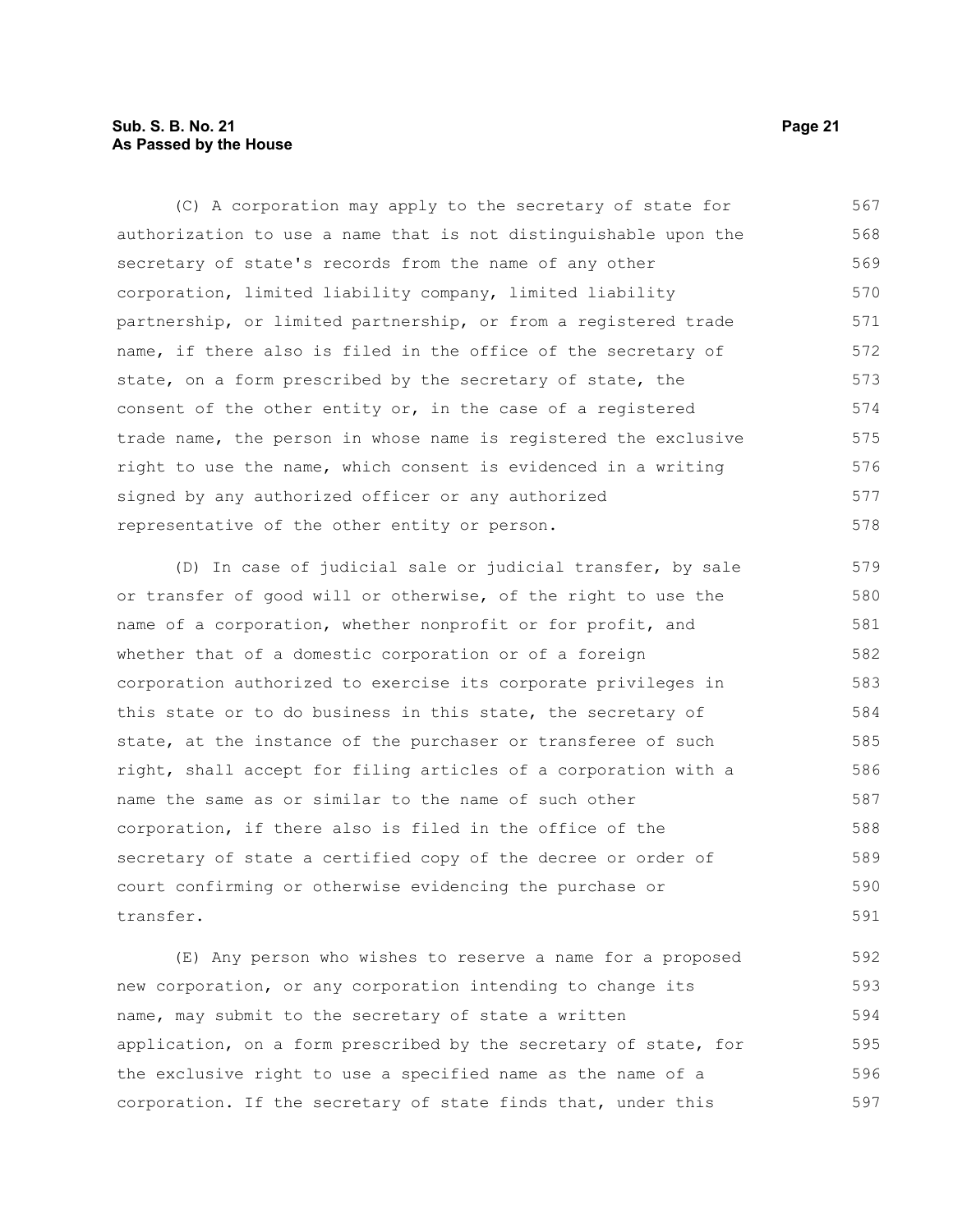section, the specified name is available for such use, the secretary of state shall file the application and, from the date of the filing, the applicant shall have the exclusive right for one hundred eighty days to use the specified name as the name of a corporation, counting the date of such filing as the first of one hundred eighty days. The right so obtained may be transferred by the applicant or other holder thereof by the filing in the office of the secretary of state of a written transfer, on a form prescribed by the secretary of state, stating the name and address of the transferee. 598 599 600 601 602 603 604 605 606 607

**Sec. 1701.38.** (A) At the annual meeting of shareholders, or the meeting held in lieu of it, every corporation, except a banking corporation, shall lay before the shareholders financial statements, which may be consolidated, and, as applicable, written statements or reports, consisting of: 608 609 610 611 612

(1) A balance sheet containing a summary of the assets, liabilities, stated capital, if any, and surplus (showing separately any capital surplus arising from unrealized appreciation of assets, other capital surplus, and earned surplus) as of the end of the corporation's most recent fiscal year, except that, if consolidated financial statements are laid before the shareholders, the consolidated balance sheet shall show separately or disclose by a note the amount of consolidated surplus that does not constitute under the Revised Code earned surplus of the corporation or any of its subsidiaries and that is not classified as stated capital or capital surplus on the consolidated balance sheet; 613 614 615 616 617 618 619 620 621 622 623 624

(2) A statement of profit and loss and surplus, including a summary of profits, dividends or distributions paid, and other changes in the surplus accounts, for the period commencing with 625 626 627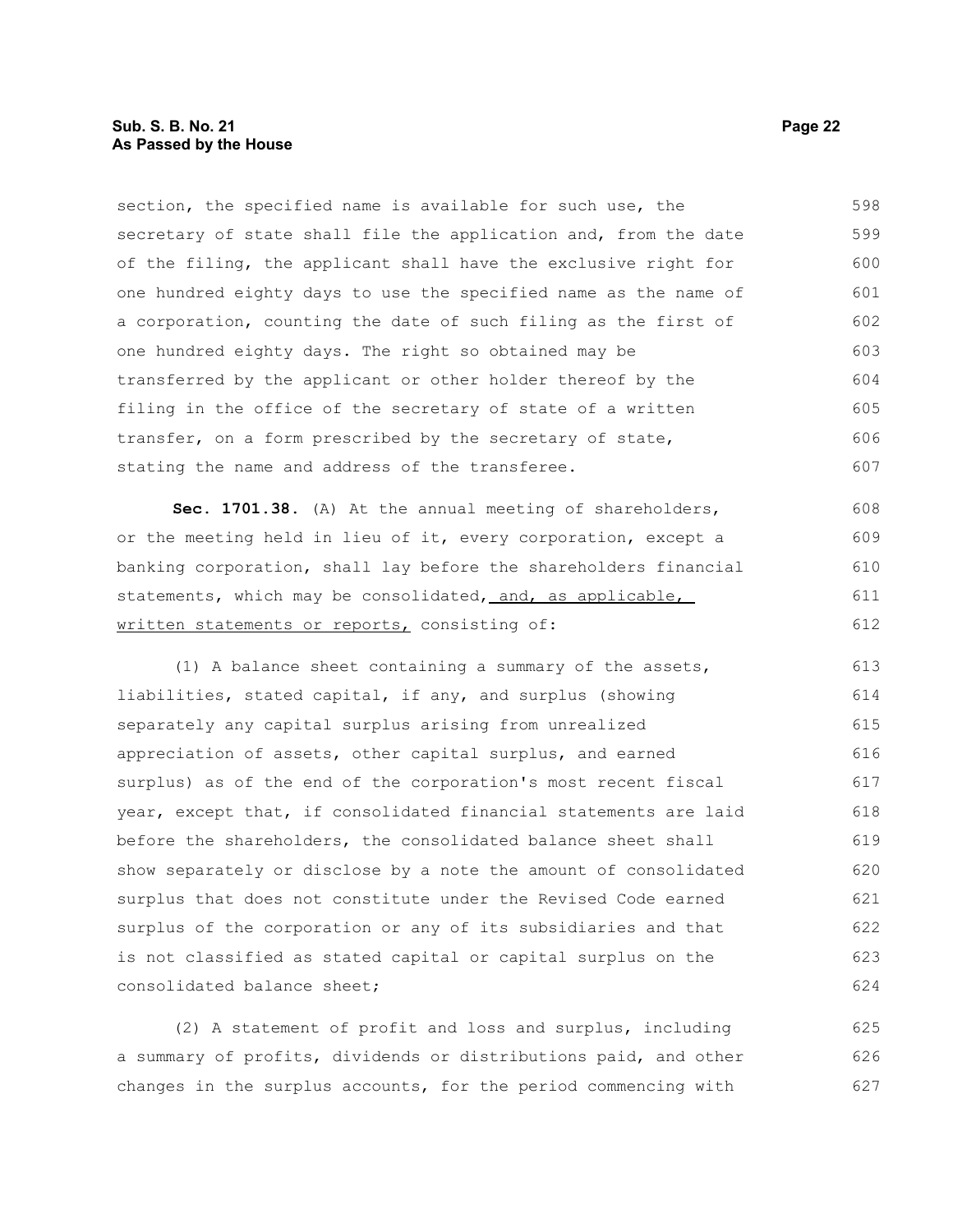# **Sub. S. B. No. 21 Page 23 As Passed by the House**

the date marking the end of the period for which the last preceding statement of profit and loss required under this section was made and ending with the date of the balance sheet or, in the case of the first statement of profit and loss, for the period commencing with the date of incorporation of the corporation and ending with the date of the balance sheet $\dot{I}$ 628 629 630 631 632 633

(3) If the corporation is a benefit corporation, any written statement or report required by the articles, regulations, or a written agreement of the benefit corporation concerning the beneficial purposes of the benefit corporation and the activities of the benefit corporation toward those beneficial purposes and related provisions set forth in the corporation's articles. 634 635 636 637 638 639 640

(B) The financial statements shall have appended to them an opinion signed by the president or a vice-president or the treasurer or an assistant treasurer of the corporation or by a public accountant or firm of public accountants to the effect that the financial statement presents fairly the financial position of the corporation and the results of its operations in conformity with generally accepted accounting principles applied on a basis consistent with that of the preceding period, or to the effect that the financial statements have been prepared on the basis of accounting practices and principles that are reasonable in the circumstances. 641 642 643 644 645 646 647 648 649 650 651

(C) Upon request of any shareholder made in writing or by any other means of communication authorized by the corporation prior to the date of the meeting described in division (A) of this section, the corporation shall send a copy of the any financial statements, written statements, and reports, as applicable, laid or to be laid before the shareholders at the 652 653 654 655 656 657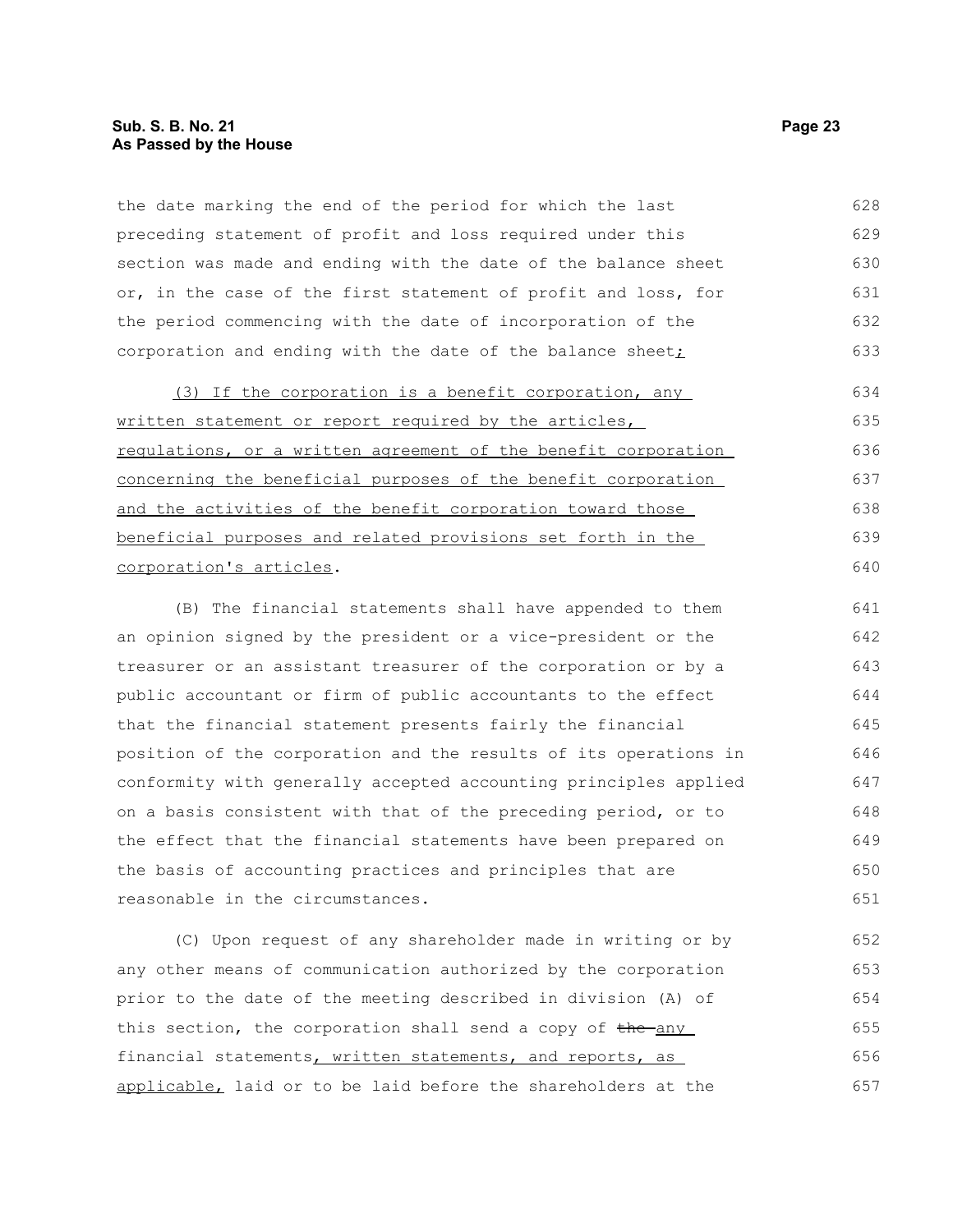meeting to the shareholder by mail, overnight delivery service, or any other means of communication authorized by the shareholder to whom the copy is sent on or before the later of the following: (1) The fifth day after the receipt of the written request; (2) The earlier of the following: (a) The fifth day before the date of the meeting; (b) The fifth day after the expiration of four months from the date of the balance sheet described in division (A)(1) of this section. (D) If the meeting described in division (A) of this section is to be held solely by means of communications equipment, the corporation shall make the financial statements, written statements, and reports described in that division, as applicable, open to the examination of any shareholder or proxyholder during the whole time of the meeting on a reasonably accessible electronic network. The directors may adopt guidelines and procedures to permit the corporation to verify that any person accessing the financial statements, written statements, or reports is a shareholder or proxyholder. **Sec. 1701.59.** (A) Except where the law, the articles, or the regulations require action to be authorized or taken by shareholders, all of the authority of a corporation shall be exercised by or under the direction of its directors. For their own government, the directors may adopt bylaws that are not inconsistent with the articles or the regulations. The selection 658 659 660 661 662 663 664 665 666 667 668 669 670 671 672 673 674 675 676 677 678 679 680 681 682 683 684

of a time frame for the achievement of corporate goals shall be

the responsibility of the directors.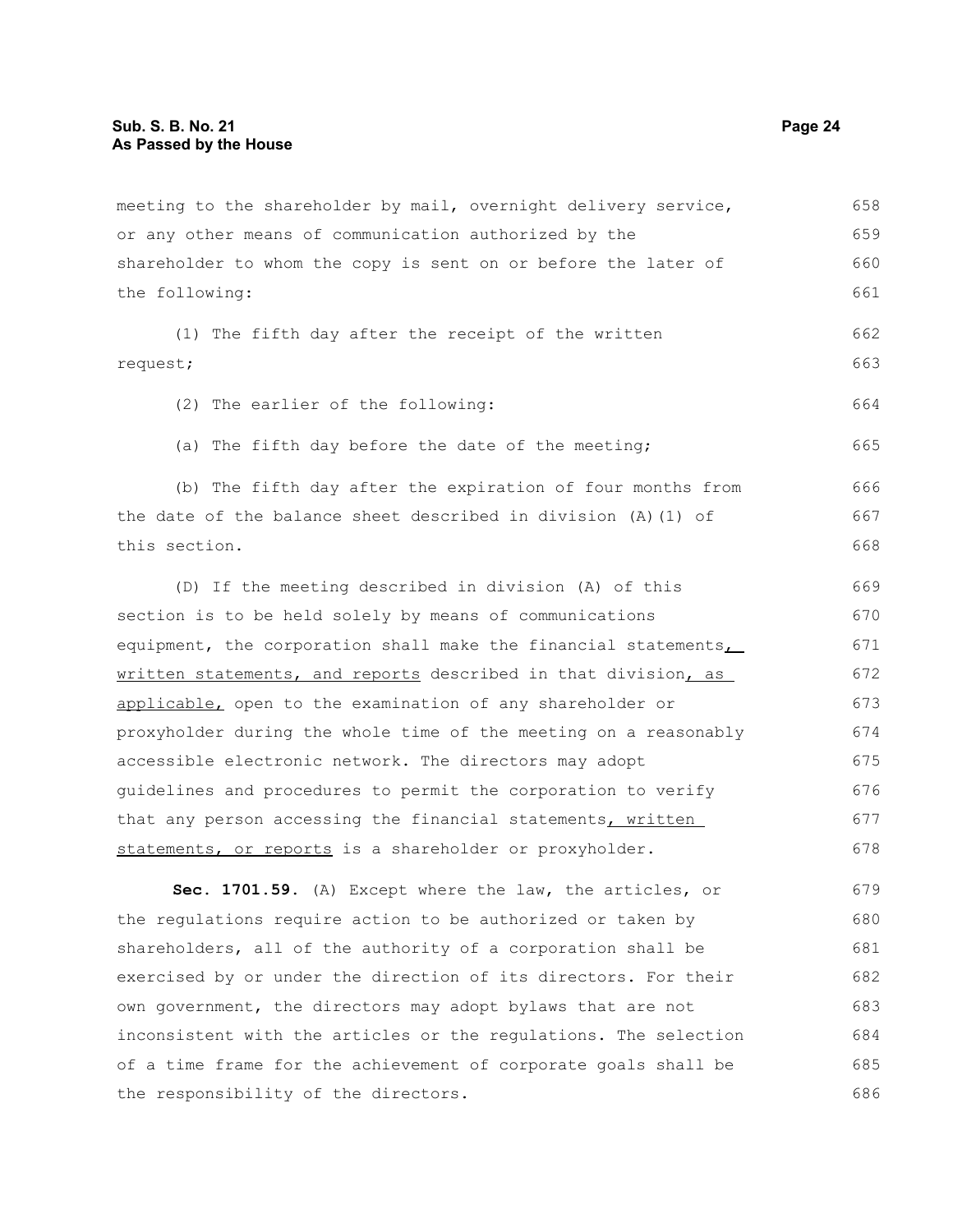# **Sub. S. B. No. 21 Page 25 As Passed by the House**

(B) A director shall perform the director's duties as a director, including the duties as a member of any committee of the directors upon which the director may serve, in good faith, in a manner the director reasonably believes to be in or not opposed to the best interests of the corporation, and with the care that an ordinarily prudent person in a like position would use under similar circumstances. A director serving on a committee of directors is acting as a director. 687 688 689 690 691 692 693 694

(C) In performing a director's duties, a director is entitled to rely on information, opinions, reports, or statements, including financial statements and other financial data, that are prepared or presented by any of the following: 695 696 697 698

(1) One or more directors, officers, or employees of the corporation who the director reasonably believes are reliable and competent in the matters prepared or presented; 699 700 701

(2) Counsel, public accountants, or other persons as to matters that the director reasonably believes are within the person's professional or expert competence; 702 703 704

(3) A committee of the directors upon which the director does not serve, duly established in accordance with a provision of the articles or the regulations, as to matters within its designated authority, which committee the director reasonably believes to merit confidence. 705 706 707 708 709

(D) For purposes of division (B) of this section, the following apply: 710 711

(1) A director shall not be found to have violated the director's duties under division (B) of this section unless it is proved by clear and convincing evidence that the director has not acted in good faith, in a manner the director reasonably 712 713 714 715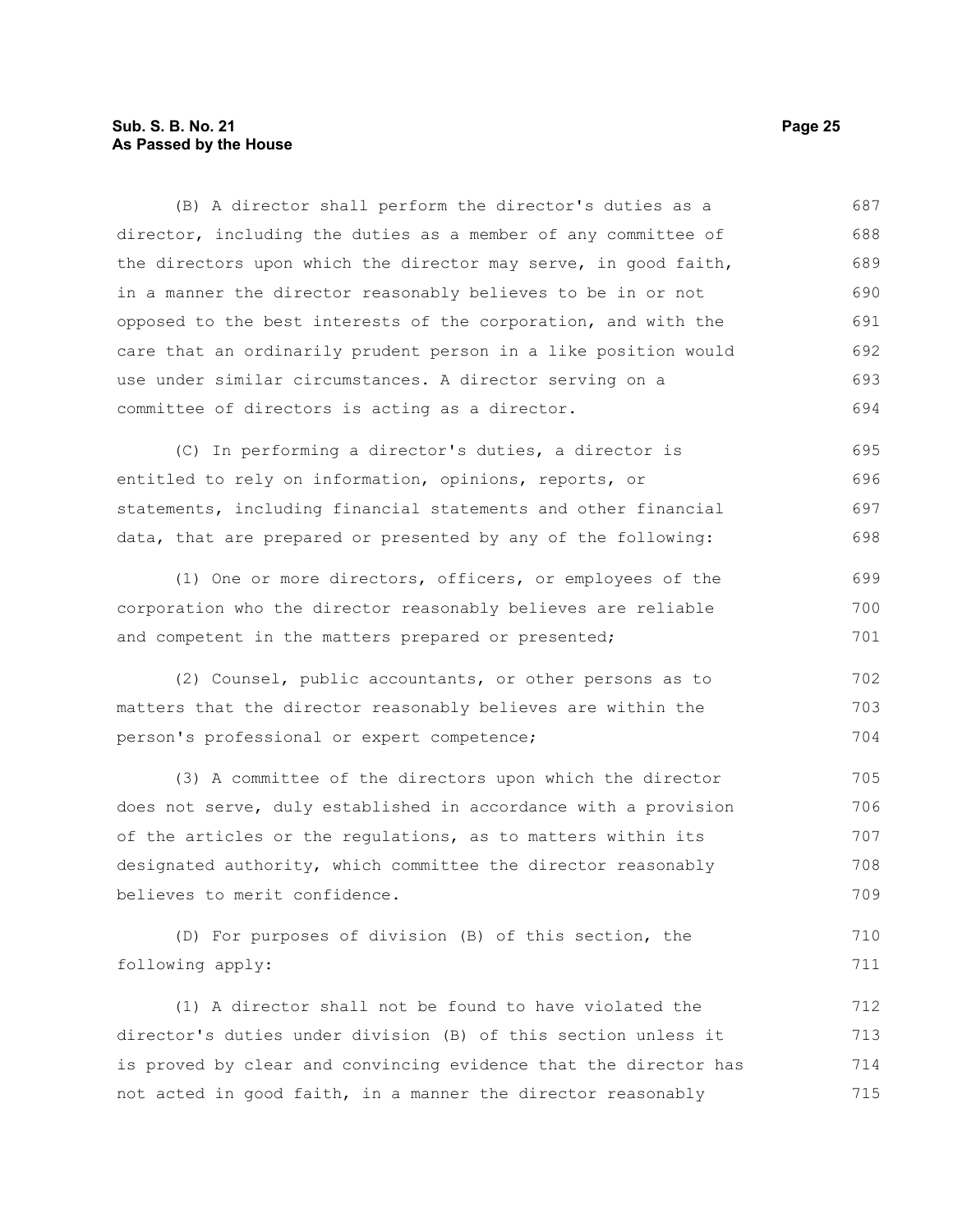#### **Sub. S. B. No. 21 Page 26 As Passed by the House**

believes to be in or not opposed to the best interests of the corporation, or with the care that an ordinarily prudent person in a like position would use under similar circumstances, in any action brought against a director, including actions involving or affecting any of the following: 716 717 718 719 720

(a) A change or potential change in control of the corporation, including a determination to resist a change or potential change in control made pursuant to division (F)(7) of section 1701.13 of the Revised Code: 721 722 723 724

(b) A termination or potential termination of the director's service to the corporation as a director; 725 726

(c) The director's service in any other position or relationship with the corporation. 727 728

(2) A director shall not be considered to be acting in good faith if the director has knowledge concerning the matter in question that would cause reliance on information, opinions, reports, or statements that are prepared or presented by the persons described in divisions (C)(1) to (3) of this section to be unwarranted. 729 730 731 732 733 734

(3) A director's duties under division (B) of this section are not owed by a director of a benefit corporation to a person who is a beneficiary of a beneficial purpose of the benefit corporation based solely on the status of that person as a beneficiary. 735 736 737 738 739

(4) Nothing contained in this division limits relief available under section 1701.60 of the Revised Code. 740 741

(E) A director shall be liable in damages for any action that the director takes or fails to take as a director only if it is proved by clear and convincing evidence in a court of 742 743 744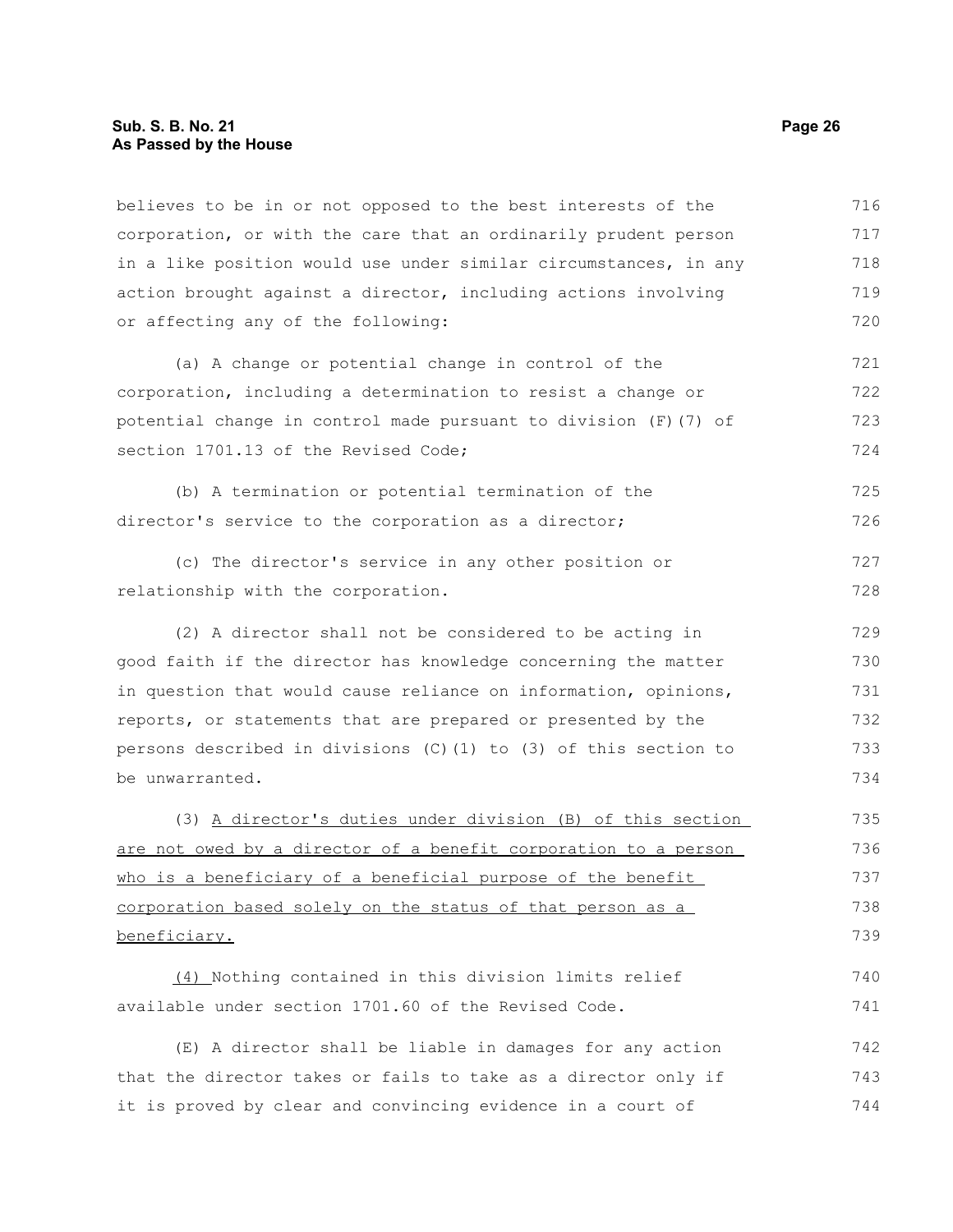# **Sub. S. B. No. 21 Page 27 As Passed by the House**

competent jurisdiction that the director's action or failure to act involved an act or omission undertaken with deliberate intent to cause injury to the corporation or undertaken with reckless disregard for the best interests of the corporation. Nothing contained in this division affects the liability of directors under section 1701.95 of the Revised Code or limits relief available under section 1701.60 of the Revised Code. This division does not apply if, and only to the extent that, at the time of a director's act or omission that is the subject of complaint, the articles or the regulations of the corporation state by specific reference to this division that the provisions of this division do not apply to the corporation. 745 746 747 748 749 750 751 752 753 754 755 756

(F) For purposes of this section, a director, in determining what the director reasonably believes to be in the best interests of the corporation, shall consider the interests of the corporation's shareholders and any beneficial purposes and related provisions set forth in the corporation's articles. The director shall consider any priority among purposes provided in the corporation's articles and shall consider any other method for balancing the purposes of the corporation that is set forth in the corporation's articles. In addition, the director may, in the director's discretion, may consider any of the following: 757 758 759 760 761 762 763 764 765 766 767

(1) The interests of the corporation's employees, suppliers, creditors, and customers; 768 769

| (2) The economy of the state and nation;   | 770 |
|--------------------------------------------|-----|
| (3) Community and societal considerations; | 771 |

(4) The long-term as well as short-term interests of the corporation and its shareholders, including the possibility that 772 773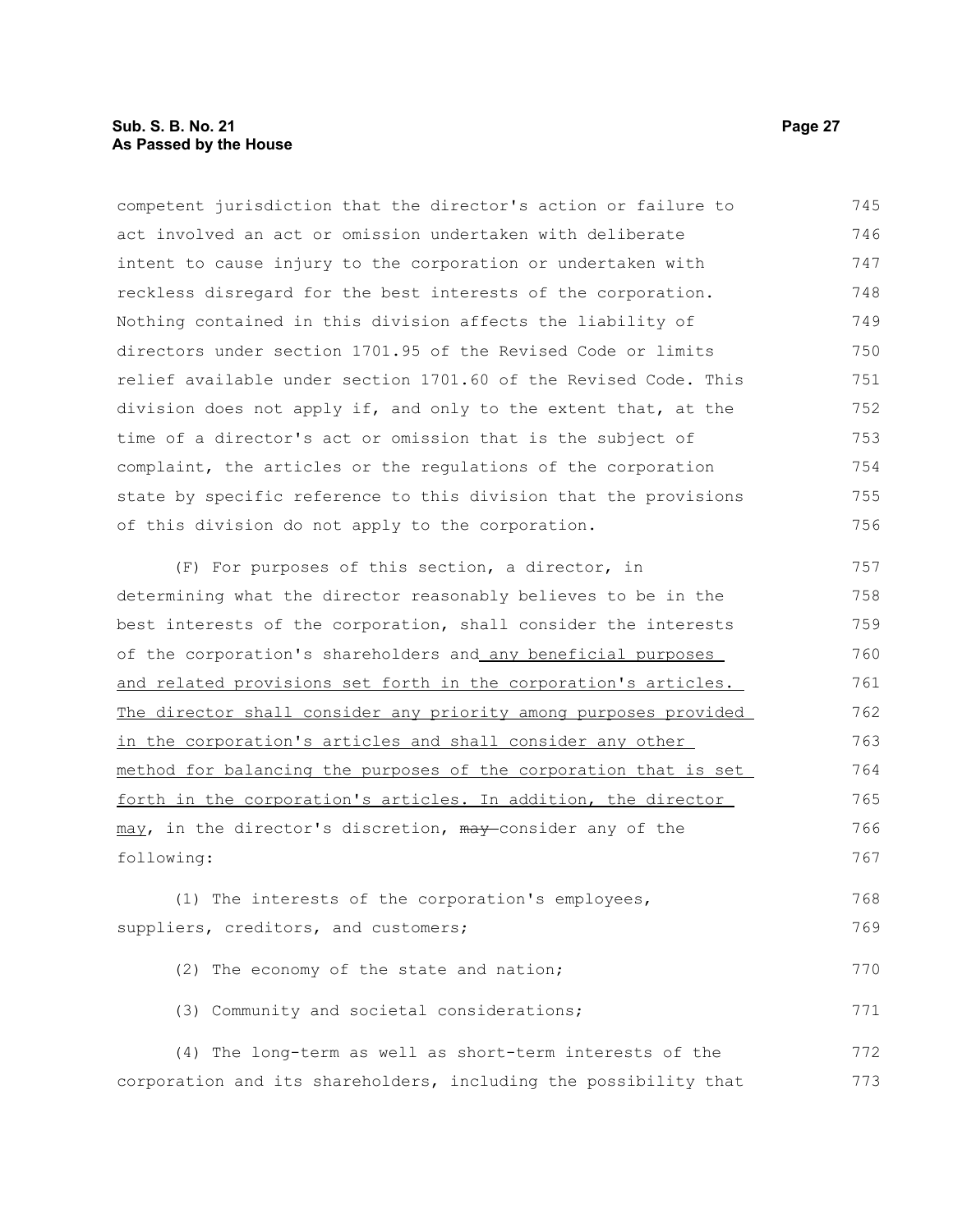| these interests or any beneficial purpose set forth in the       | 774 |
|------------------------------------------------------------------|-----|
| corporation's articles may be best served by the continued       | 775 |
| independence of the corporation.                                 | 776 |
| (G) Nothing contained in division (D) or (E) of this             | 777 |
| section affects the duties of either of the following:           | 778 |
| (1) A director who acts in any capacity other than the           | 779 |
| director's capacity as a director;                               | 780 |
| (2) A director of a corporation that does not have issued        | 781 |
| and outstanding shares that are listed on a national securities  | 782 |
| exchange or are regularly quoted in an over-the-counter market   | 783 |
| by one or more members of a national or affiliated securities    | 784 |
| association, who votes for or assents to any action taken by the | 785 |
| directors of the corporation that, in connection with a change   | 786 |
| in control of the corporation, directly results in the holder or | 787 |
| holders of a majority of the outstanding shares of the           | 788 |
| corporation receiving a greater consideration for their shares   | 789 |
| than other shareholders.                                         | 790 |
| Sec. 1701.591. (A) In order to qualify as a close                | 791 |
| corporation agreement under this section, the agreement shall    | 792 |
| meet the following requirements:                                 | 793 |
| (1) Every person who is a shareholder of the corporation         | 794 |
| at the time of the agreement's adoption, whether or not entitled | 795 |
| to vote, shall have assented to the agreement in writing;        | 796 |
| (2) The agreement shall be set forth in the articles, the        | 797 |

(3) The agreement shall include a statement that it is to be governed by this section. 799 800

regulations, or another written instrument;

(B) A close corporation agreement that is not set forth in 801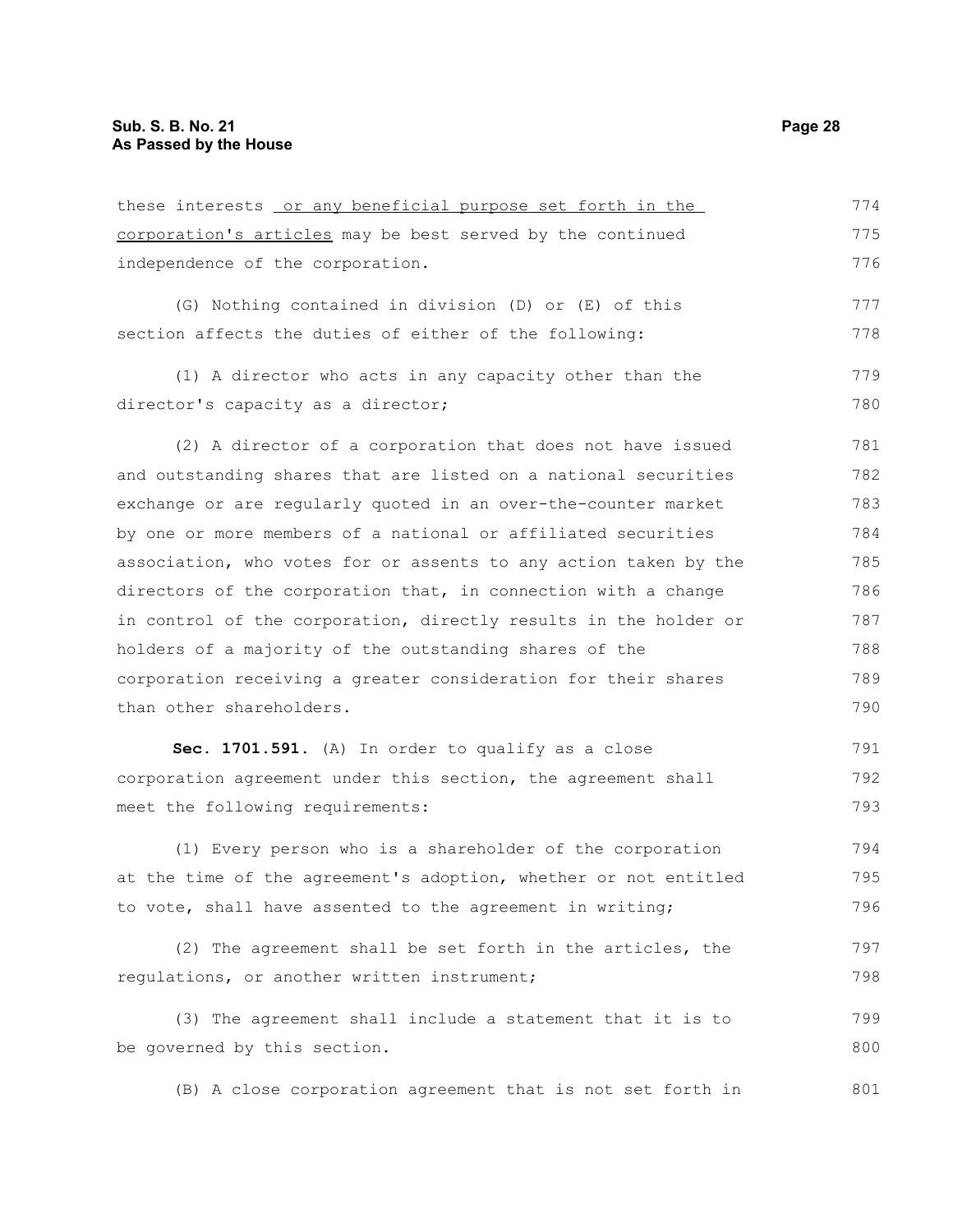the articles or the regulations shall be entered in the record of minutes of the proceedings of the shareholders of the corporation and shall be subject to the provisions of division (C) of section 1701.92 of the Revised Code. 802 803 804 805

(C) Irrespective of any other provisions of this chapter, but subject to division (D)(2) of this section, a close corporation agreement may contain provisions, which shall be binding on the corporation and all of its shareholders, regulating any aspect of the internal affairs of the corporation or the relations of the shareholders among themselves, including the following: 806 807 808 809 810 811 812

(1) Regulation of the management of the business and affairs of the corporation; 813 814

(2) The right of one or more shareholders to dissolve the corporation at will or on the occurrence of a specified event or contingency;

(3) The obligation to vote the shares of a person as specified, or voting requirements, including the requirement of the affirmative vote or approval of all shareholders or of all directors, which voting requirements need not appear in the articles unless the close corporation agreement is set forth in the articles; 818 819 820 821 822 823

(4) The designation of the persons who shall be the officers or directors of the corporation; 824 825

(5) The authority of any individual who holds more than one office of the corporation to execute, acknowledge, or certify in more than one capacity any instrument required to be executed, acknowledged, or certified by the holders of two or more offices; 826 827 828 829 830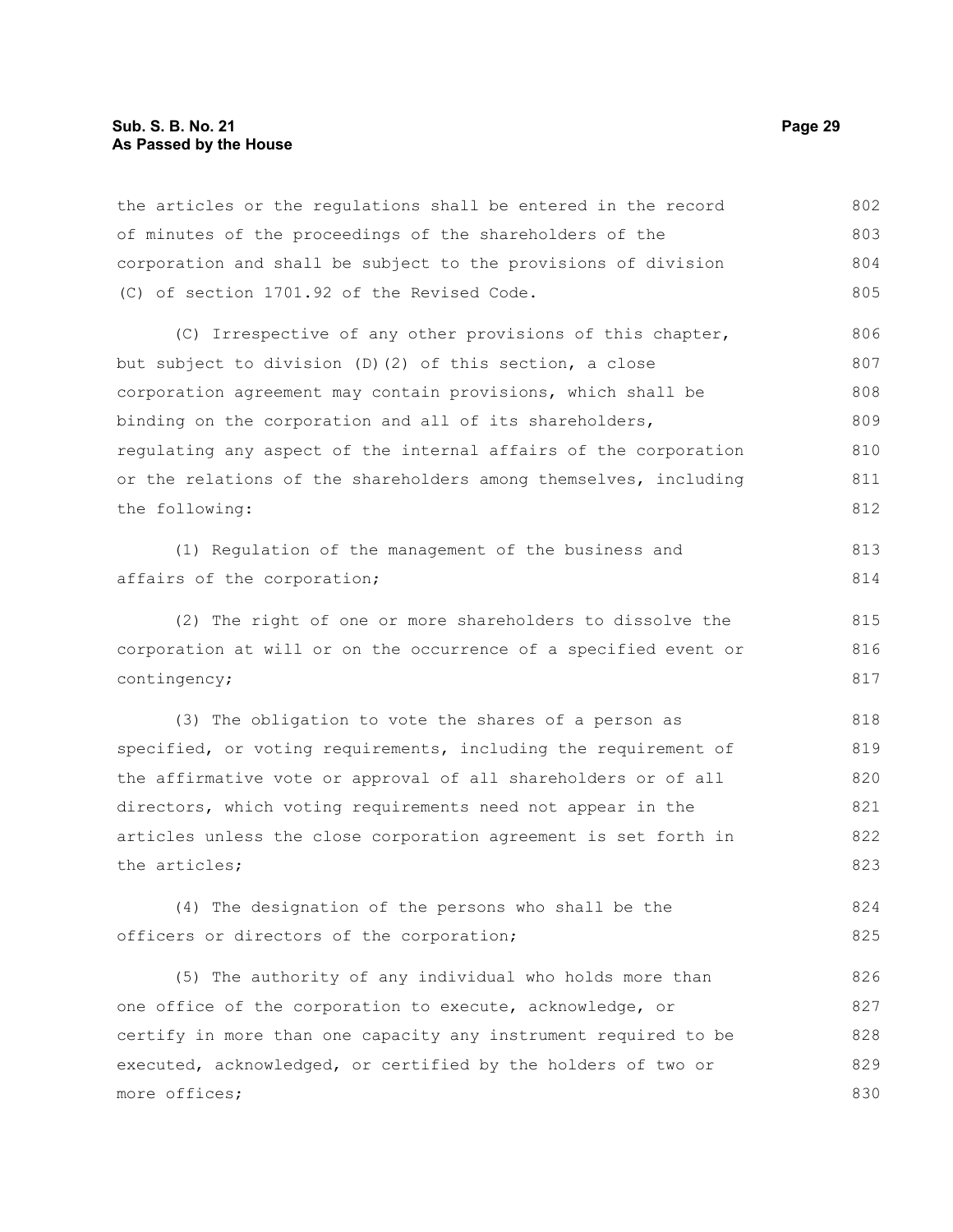(6) The terms and conditions of employment of an officer or employee of the corporation without regard to the period of employment; (7) The declaration and payment of dividends or distributions or the division of profits; (8) Elimination of the board of directors, restrictions upon the exercise by directors of their authority, or delegation to one or more shareholders or other persons of all or part of the authority of the directors; (9) Conferring on any shareholder or agent of a shareholder the absolute right, without the necessity of stating any purpose, to examine and copy during usual business hours any of the corporation's records or documents to which reference is made in section 1701.37 of the Revised Code; (10) Prohibition of or limitation upon the issuance or sale by the corporation of any of its shares, including treasury shares, without the affirmative vote or approval of the holders of all or a proportion of the outstanding shares or unless other specified terms and conditions are met; (11) Arbitration of issues on which the shareholders are deadlocked in voting power or on which the directors or other 831 832 833 834 835 836 837 838 839 840 841 842 843 844 845 846 847 848 849 850 851

(12) Dispensing with the annual meeting of shareholders unless a shareholder, by written notice to the president or secretary either by personal delivery or by mail within thirty days after the end of the most recent fiscal year of the corporation, requests that the meeting be held. 853 854 855 856 857

parties managing the corporation are deadlocked;

(D) Except as may be necessary to give effect to divisions (C)(3), (5), (8), (9), and (12) and division (I) of this 858 859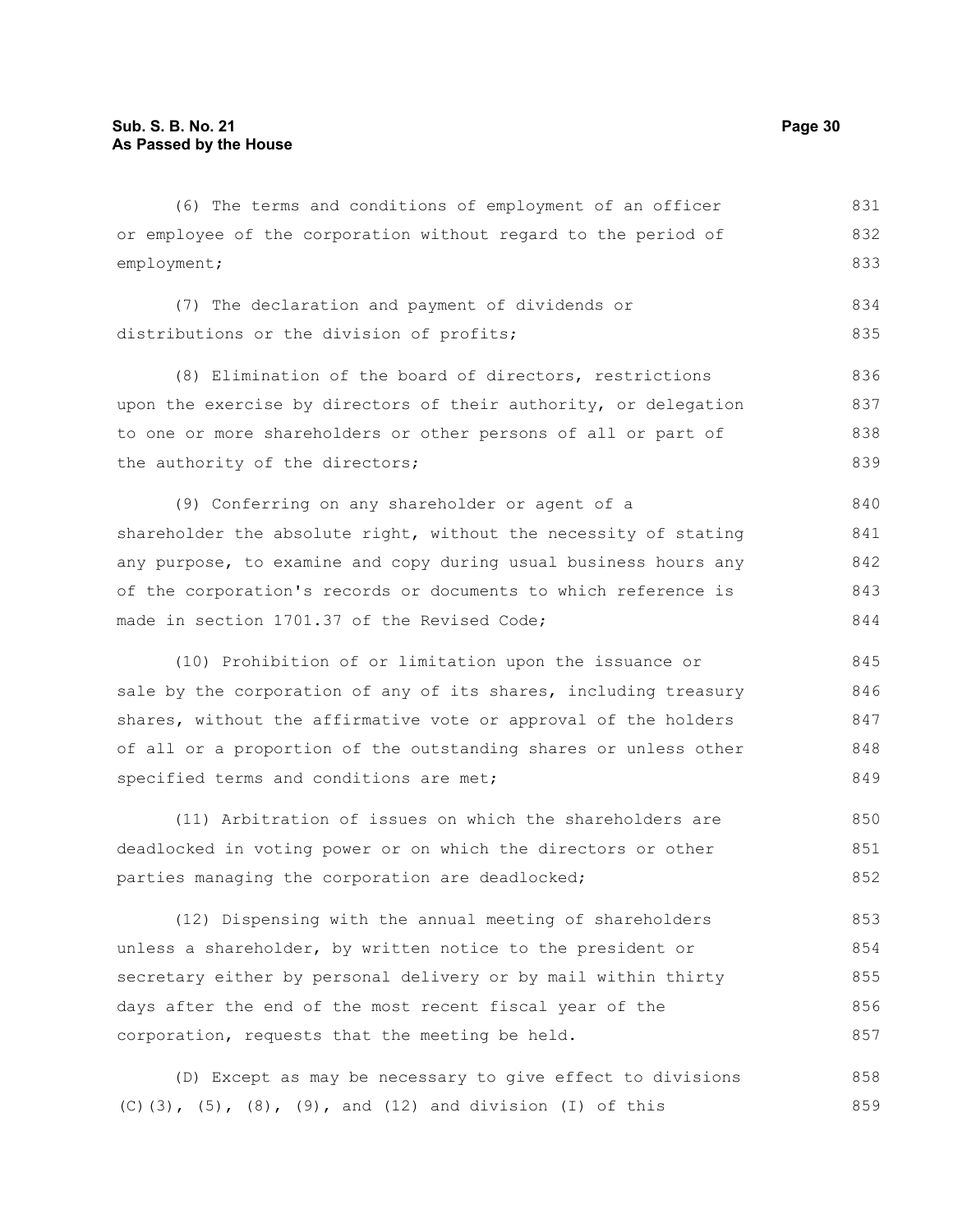section, any provision of a close corporation agreement that does either of the following shall be invalid: (1) Eliminates the filing with the secretary of state of any document required under this chapter or changes the required form or content of the document; (2) Waives or alters the effect of any of the provisions of section 1701.03, 1701.18, 1701.24, 1701.25, 1701.30, 1701.31, 1701.32, 1701.33, 1701.35, 1701.37, 1701.38, 1701.39, 1701.591, 1701.91, 1701.93, 1701.94, 1701.95, or the first sentence of section 1701.64 of the Revised Code. Unless otherwise provided in the close corporation agreement, the invalidity of a provision pursuant to this division does not affect the validity of the remainder of the agreement. Any certificate that is required to be filed with the secretary of state with respect to the authorization or taking of any action pursuant to a close corporation agreement that would not be permitted under this chapter in the absence of division (C) of this section shall recite the existence of a 860 861 862 863 864 865 866 867 868 869 870 871 872 873 874 875 876 877 878

(E)(1) Except as provided in division (E)(2) of this section, a close corporation agreement may be amended or terminated by the affirmative vote or written consent of the holders, then parties to the close corporation agreement, of all of the outstanding shares of each class or, as may be provided by the close corporation agreement, of the holders, then parties to the close corporation agreement, of a proportion of not less than four-fifths of the outstanding shares of each class. If a close corporation agreement is amended or terminated by the 880 881 882 883 884 885 886 887 888

close corporation agreement that authorizes the action.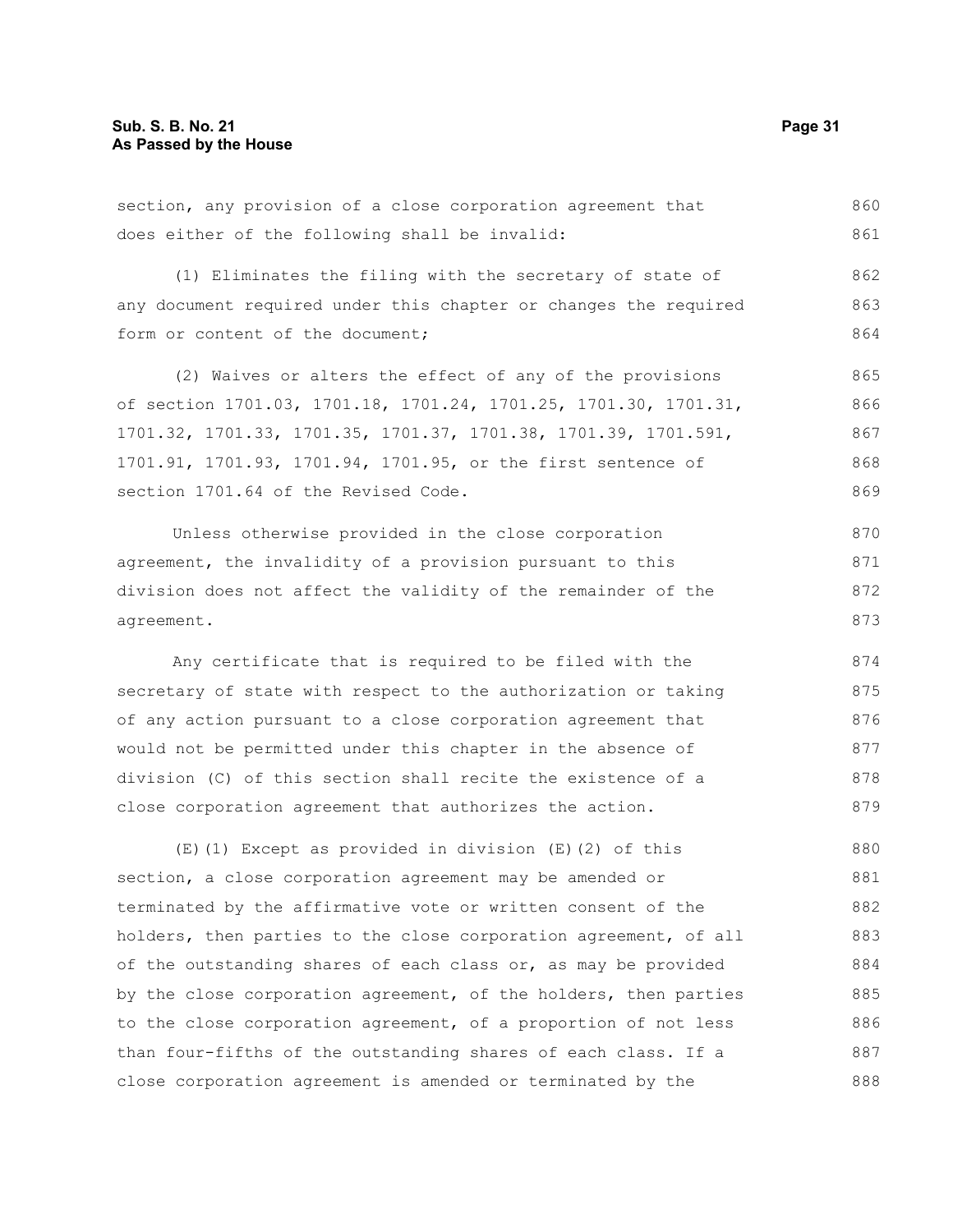# **Sub. S. B. No. 21 Page 32 As Passed by the House**

written consent of the holders of fewer than all of the shares, the secretary of the corporation shall mail a copy of the amendment or a notice of the termination to each shareholder who did not so consent. If a close corporation agreement set forth in the articles is amended, the amendment shall not be effective unless it is filed as an amendment to the articles pursuant to section 1701.73 of the Revised Code. No corporation with respect to which a close corporation agreement is in effect shall cause to occur any of the actions described in division  $(I)$   $(I)$   $(a)$ , (b), or (c) of this section unless the action has been authorized by the affirmative vote or written consent of the holders, then parties to the close corporation agreement, of that proportion of shares of each class that is required to terminate the close corporation agreement. 889 890 891 892 893 894 895 896 897 898 899 900 901 902

(2) A close corporation agreement that was in existence on December 31, 1993, and that did not specify on that date and that has not specified since that date the proportion of shares required to amend or terminate the close corporation agreement may be amended or terminated by the affirmative vote or written consent of the holders, then parties to the close corporation agreement, of four-fifths of the outstanding shares of each class. 903 904 905 906 907 908 909 910

(F) No close corporation agreement is invalid among the parties or in respect of the corporation on any of the following grounds: 911 912 913

(1) The agreement is an attempt to treat the corporation as if it were a partnership or to arrange the relationship of the parties in a manner that would be appropriate only among partners; 914 915 916 917

(2) The agreement provides for the conduct of the affairs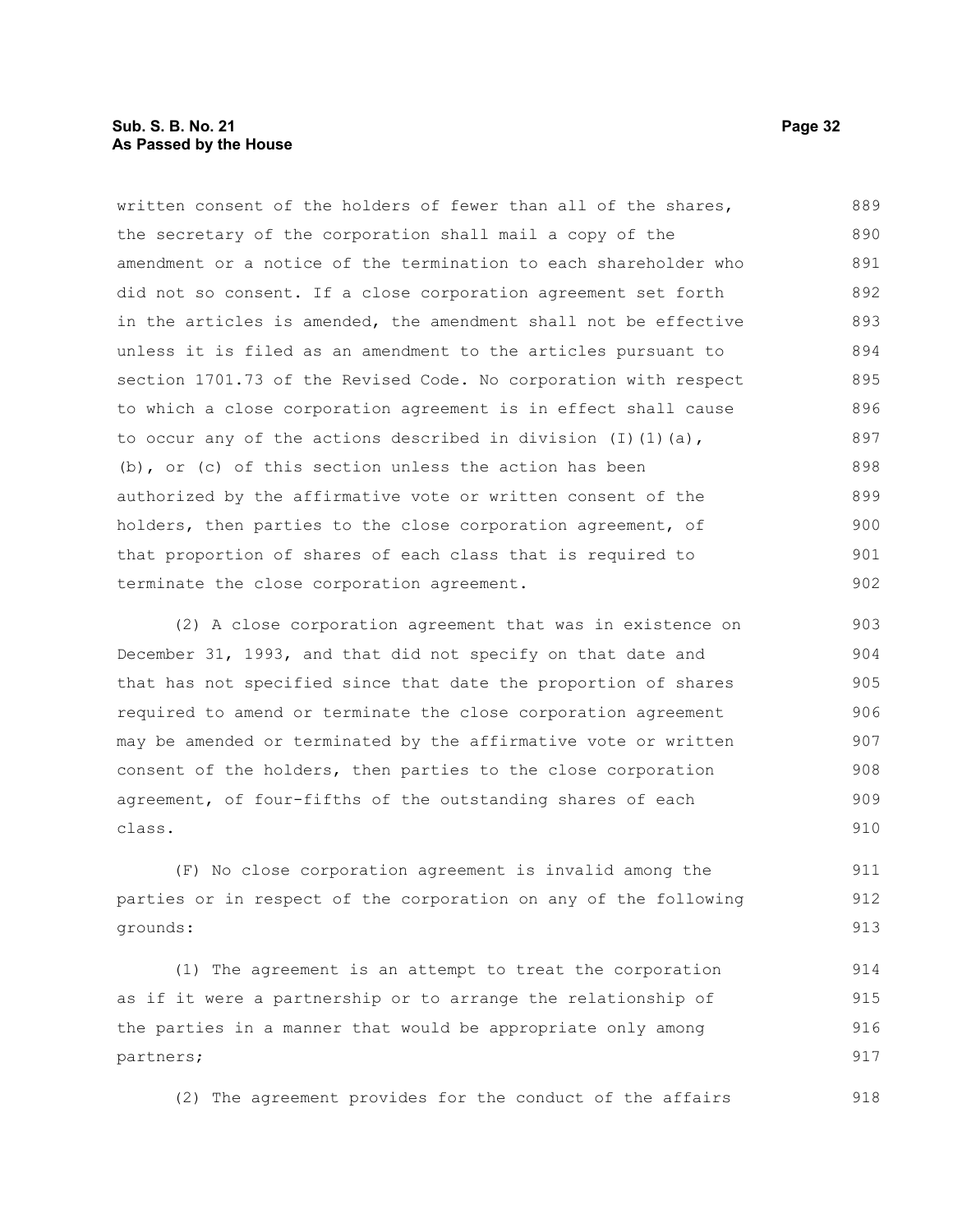of a corporation or relations among shareholders in any manner that would be inappropriate or unlawful under provisions of this chapter other than those set forth in division (D)(2) of this section or under other applicable law; 919 920 921 922

(3) The agreement interferes with the authority or discretion of the directors: 923 924

(4) The agreement has not been filed with the minutes as required by division (B) of this section.

(G) If a close corporation agreement provides that there shall be no board of directors, both of the following apply: 927 928

(1) The shareholders, for the purposes of any statute or rule of law relating to corporations, are deemed to be the directors and to have all of the liabilities, immunities, defenses, and indemnifications of directors with respect to any action or inaction of the corporation, except that any shareholder who is not permitted by the articles, the regulations, or the close corporation agreement to vote on or assent to an action or assent to an inaction shall not be liable as a director with respect to the action or inaction. 929 930 931 932 933 934 935 936 937

(2) Except to the extent that the voting rights of the shares of a class are increased, limited, or denied by the articles, the regulations, or the close corporation agreement, each outstanding share regardless of class shall entitle its holder to one vote on each matter, including any matter normally voted on by directors, that is properly submitted to the shareholders for their vote, consent, waiver, release, or other action. 938 939 940 941 942 943 944 945

(H) The existence of a close corporation agreement shall be noted conspicuously on the face or the back of every 946 947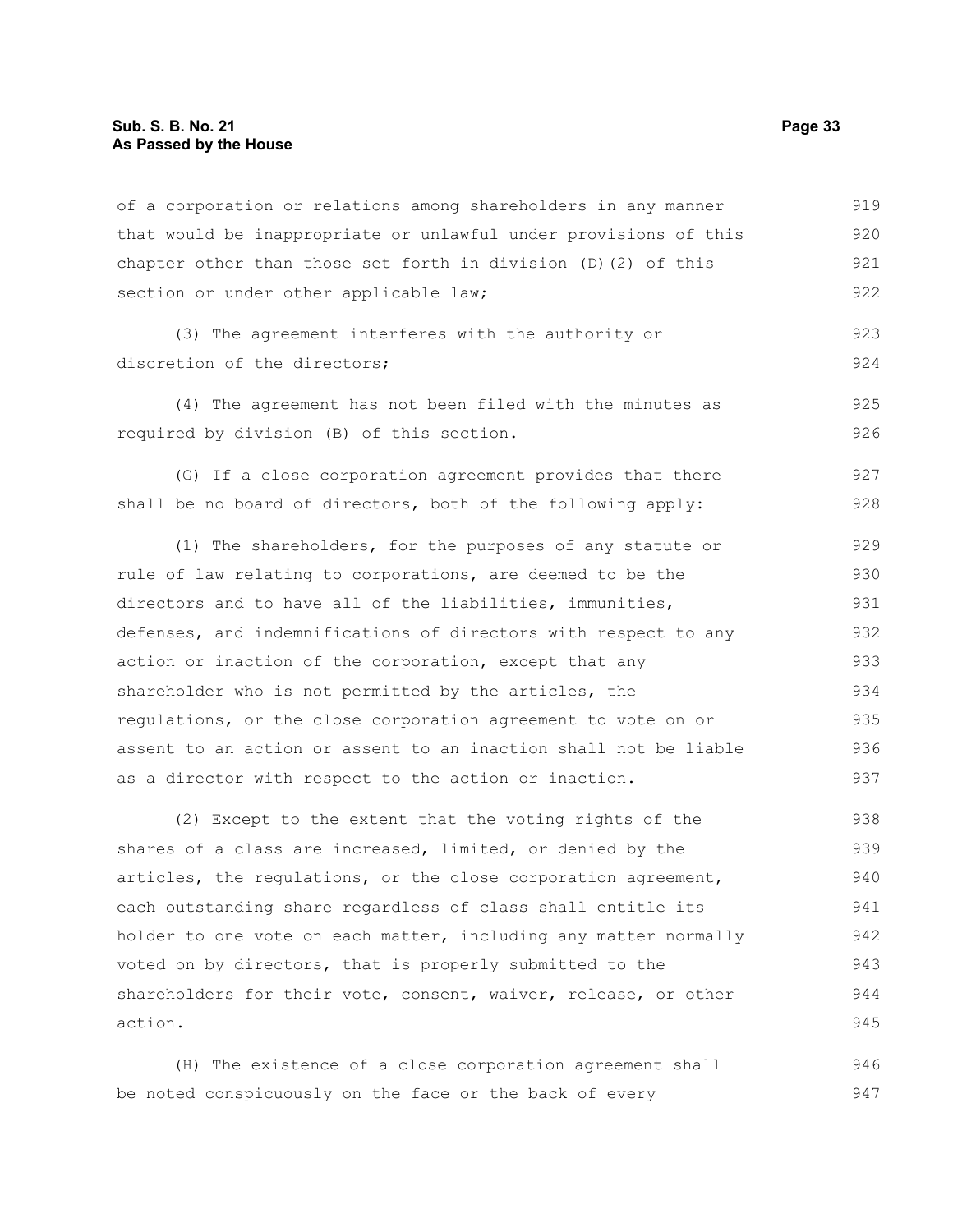certificate for shares of the corporation and a purchaser or transferee of shares represented by a certificate on which such a notation so appears shall be conclusively considered to have taken delivery with notice of the close corporation agreement. Any transferee of shares by gift, bequest, or inheritance and any purchaser or transferee of shares with knowledge or notice of a close corporation agreement is bound by the agreement and shall be considered to be a party to the agreement. 948 949 950 951 952 953 954 955

(I)(1) A close corporation agreement becomes invalid under any of the following circumstances: 956

(a) Shares of the corporation are listed on a national securities exchange. 958 959

(b) Shares of the corporation are registered under section 12(g) of the "Securities Exchange Act of 1934," 48 Stat. 892, 15 U.S.C. 781, as amended.

(c) Shares of the corporation have been included in a registration statement that has become effective pursuant to the "Securities Act of 1933," 84 Stat. 74, 15 U.S.C. 77a-77aa, and the corporation is required to file periodic reports and information pursuant to section 15(d) of the "Securities Exchange Act of 1934," 48 Stat. 892, 15 U.S.C. 77m, as amended. 963 964 965 966 967 968

(d) Shares of the corporation are transferred or issued to a person who takes delivery of the certificate for the shares other than by gift, bequest, or inheritance and without knowledge or notice of the close corporation agreement; that person delivers to the corporation a written rejection of the close corporation agreement within ninety days after the date on which that person first received notice of the existence of the close corporation agreement or within three years of the date of 969 970 971 972 973 974 975 976

957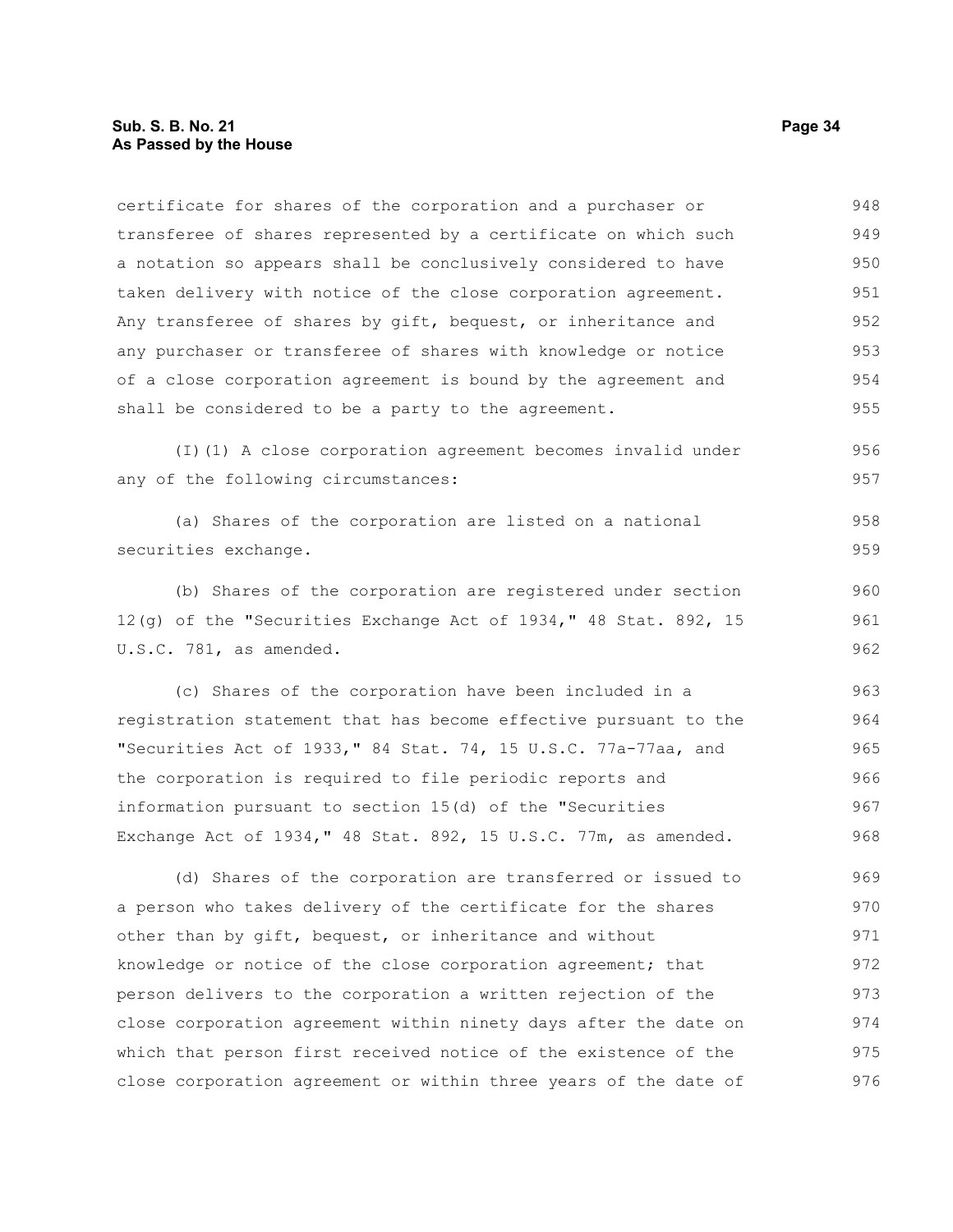# **Sub. S. B. No. 21 Page 35 As Passed by the House**

transfer or issuance, whichever is earlier; and the corporation does not offer in writing, within thirty days after the date on which the corporation received the written rejection, to purchase the shares from that person for the full amount paid for the shares, or, having made an offer to purchase the shares for that amount, the corporation, upon that person's acceptance of the offer, does not purchase the shares in accordance with division (I)(3) of this section. 977 978 979 980 981 982 983 984

(2) A close corporation agreement does not become invalid and the person to whom the shares are transferred or issued is not entitled to any payment from the corporation pursuant to division (I)(3) of this section if both of the following apply: 985 986 987 988

(a) Shares of the corporation are transferred or issued to a person who takes delivery of the certificate for the shares other than by gift, bequest, or inheritance and without knowledge or notice of the close corporation agreement; 989 990 991 992

(b) That person does either of the following:

(i) Fails to deliver a written rejection of the close corporation agreement to the corporation within ninety days after the date on which that person first received notice of the existence of the close corporation agreement or within three years of the date of transfer or issuance, whichever is earlier; 994 995 996 997 998

(ii) Fails, within thirty days after the date on which that person receives a written offer by the corporation to purchase the shares from that person for the full amount paid for the shares, to accept the offer. 999 1000 1001 1002

(3) If shares of a corporation are transferred or issued to a person who takes delivery of the certificate for the shares other than by gift, bequest, or inheritance and without 1003 1004 1005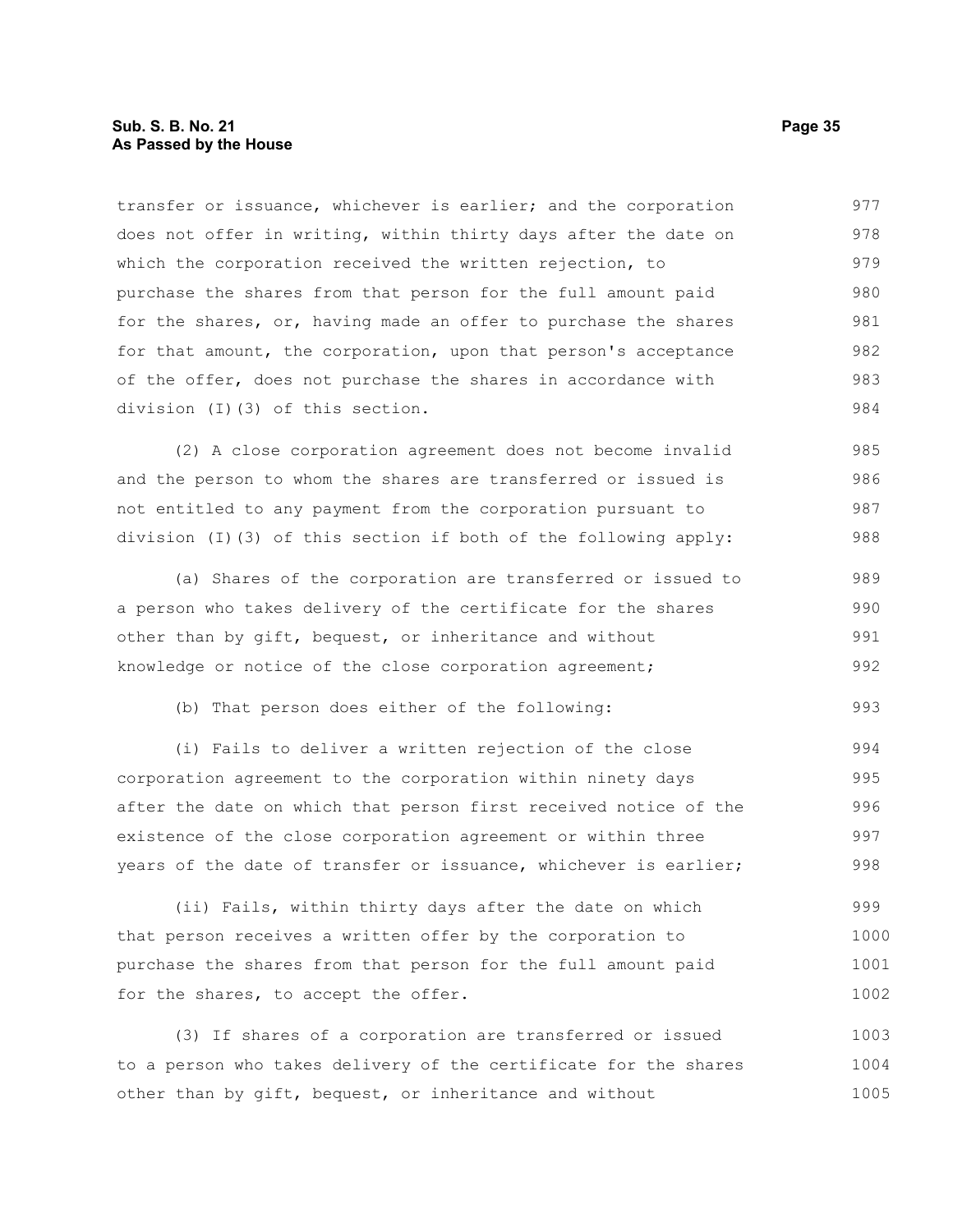# **Sub. S. B. No. 21 Page 36 As Passed by the House**

knowledge or notice of the close corporation agreement and that person accepts an offer by the corporation to purchase the shares, the corporation shall pay to that person the full amount paid for the shares within seven days after that person delivers to the corporation the certificate for the shares and proof of payment of the amount paid for the shares. If the amount paid for the shares included property other than cash, the corporation, at its option, may return the property to that person or may pay to that person cash in an amount equal to the fair market value of the property on the date of transfer or issuance of the shares, as determined in good faith by the corporation. A shareholder who transfers shares to a person who takes delivery of the certificate for the shares other than by gift, bequest, or inheritance and without knowledge or notice of the close corporation agreement is liable to the corporation, upon the corporation's written demand made upon the shareholder within ninety days after the date on which the corporation made payment for the shares, for the full amount that the corporation paid for the shares. Upon receiving payment in that amount from the shareholder, the corporation shall transfer the shares to the shareholder. 1006 1007 1008 1009 1010 1011 1012 1013 1014 1015 1016 1017 1018 1019 1020 1021 1022 1023 1024 1025 1026

(4) In the event of the invalidity of a close corporation agreement and unless otherwise provided in the close corporation agreement, any provision contained in the close corporation agreement that would not be invalid under any other section of this chapter or under other applicable law remains valid and binding on the parties to the close corporation agreement. 1027 1028 1029 1030 1031 1032

Any officer of the corporation who learns of the occurrence of any event causing the invalidity of the close corporation agreement shall immediately give written notice of the invalidity to all of the shareholders. 1033 1034 1035 1036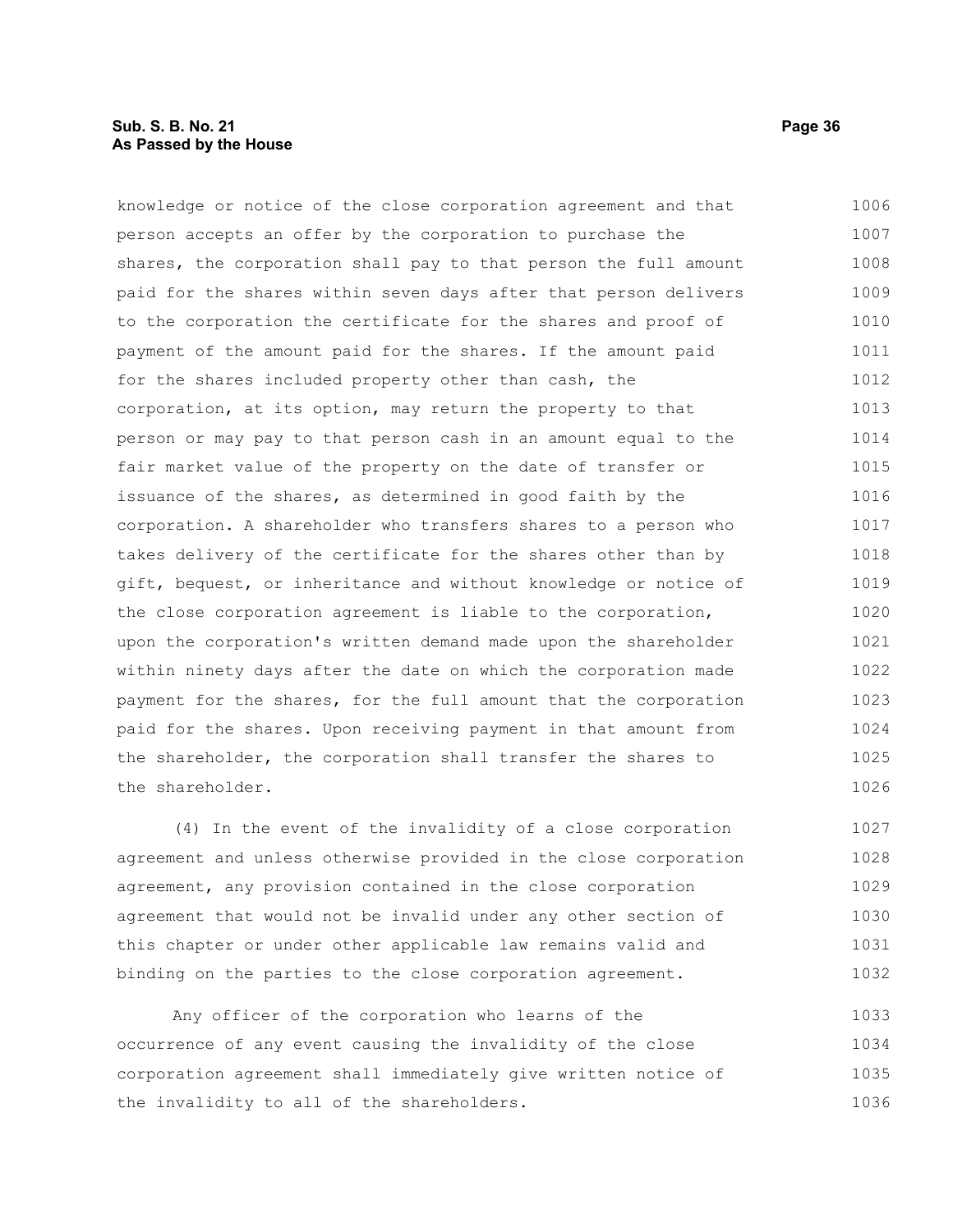# **Sub. S. B. No. 21 Page 37 As Passed by the House**

If a close corporation agreement set forth in the articles of the corporation is terminated or becomes invalid, the officers of the corporation shall promptly sign and file the certificate of amendment prescribed by section 1701.73 of the Revised Code, setting forth the reason for the termination or invalidity and deleting the close corporation agreement from the articles. If the officers fail to execute and file the certificate within thirty days after the occurrence of the event giving rise to the termination or invalidity, the certificate may be signed and filed by any shareholder and shall set forth a statement that the person signing the certificate is a shareholder and is filing the certificate because of the failure of the officers to do so. 1037 1038 1039 1040 1041 1042 1043 1044 1045 1046 1047 1048 1049

(J) A close corporation agreement, in the sound discretion of a court exercising its equity powers, is enforceable by injunction, specific performance, or other relief that the court may determine to be fair and appropriate. 1050 1051 1052 1053

(K) This section shall not be construed as prohibiting any other lawful agreement among two or more shareholders. 1054 1055

(L) No corporation with respect to which a close corporation agreement is in effect, shall issue shares in uncertificated form, and any provision of the articles or regulations or any resolution of the directors of such a corporation, providing for the issuance of shares in uncertificated form, shall be ineffective during any period in which a close corporation agreement is in effect. The adoption of a close corporation agreement shall act as a transfer instruction to the corporation to replace uncertificated securities with appropriate certificated securities. 1056 1057 1058 1059 1060 1061 1062 1063 1064 1065

(M) If the annual meeting of the shareholders is dispensed 1066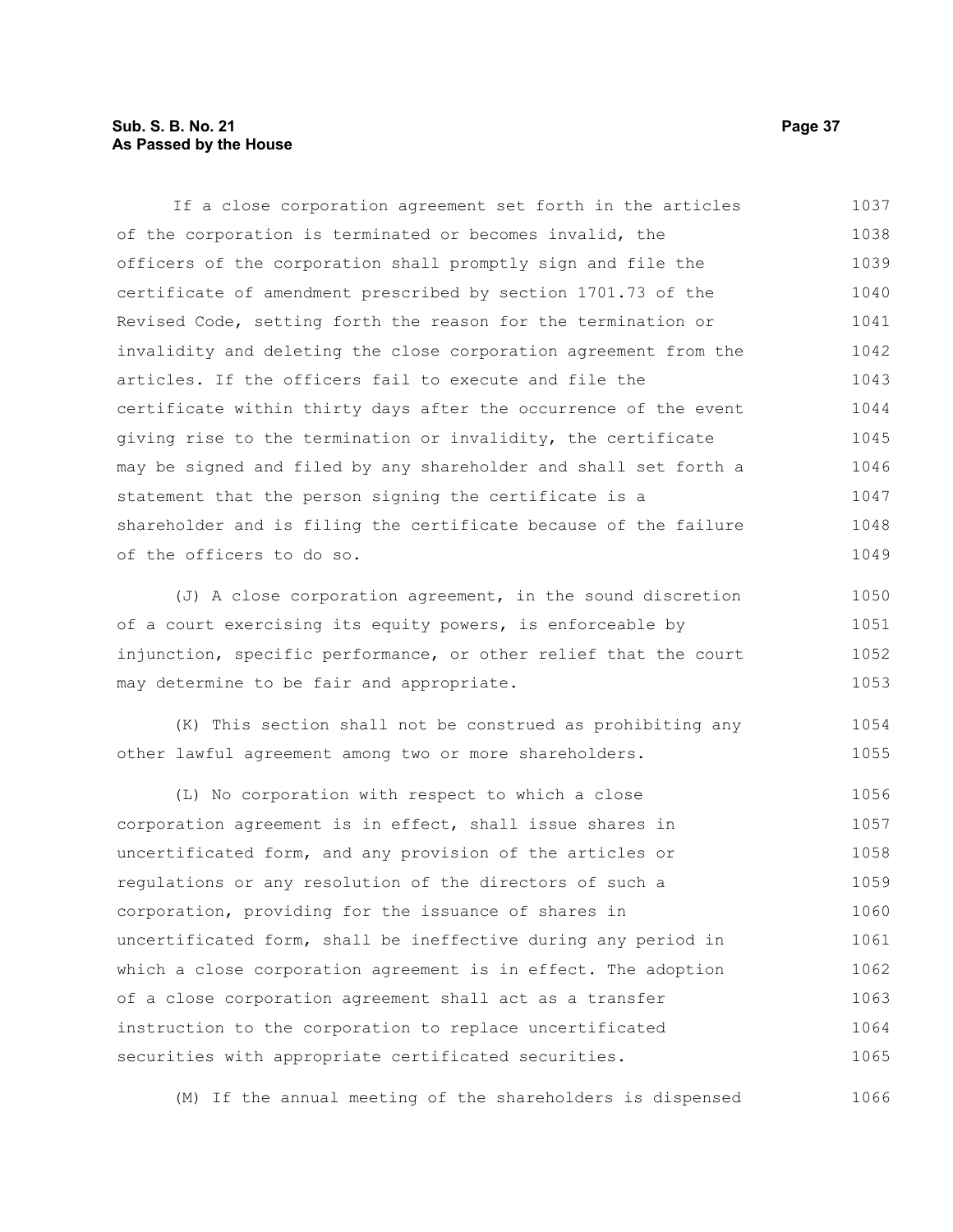### **Sub. S. B. No. 21 Page 38 As Passed by the House**

with in accordance with a provision in the close corporation agreement authorized by division (C)(12) of this section, the annual financial statements and any written statements or reports required by section 1701.38 of the Revised Code shall be delivered to each shareholder on or before the last date upon which the annual meeting otherwise could have been held. 1067 1068 1069 1070 1071 1072

(N) The amendments to this section that are effective April 4, 1985, are remedial in nature and apply to all close corporation agreements created on or after November 17, 1981. The amendments to this section that are effective December 31, 1993, are remedial in nature and, except as those amendments otherwise provide, apply to all close corporation agreements created on or after November 17, 1981. 1073 1074 1075 1076 1077 1078 1079

**Sec. 1701.94.** (A) Every corporation that fails to:

(1) Keep the books of account, minutes of proceedings, or records of shareholders as required by section 1701.37 of the Revised Code; 1081 1082 1083

(2) Comply with division (C) of section 1701.11 of the Revised Code with respect to mailing a copy of an amendment to, or copy of new, regulations; 1084 1085 1086

(3) Perform the obligation imposed on it by division (C) of section 1701.25 of the Revised Code; 1087 1088

(4) Send to any shareholder making written request therefor, within the period provided for in division (C) of section  $1701.38$  of the Revised Code, a copy of the any financial statement, written statement, or report, as applicable, referred to in that section; 1089 1090 1091 1092 1093

(5) Lay before the shareholders or make available in the manner provided for in division (D) of section 1701.38 of the 1094 1095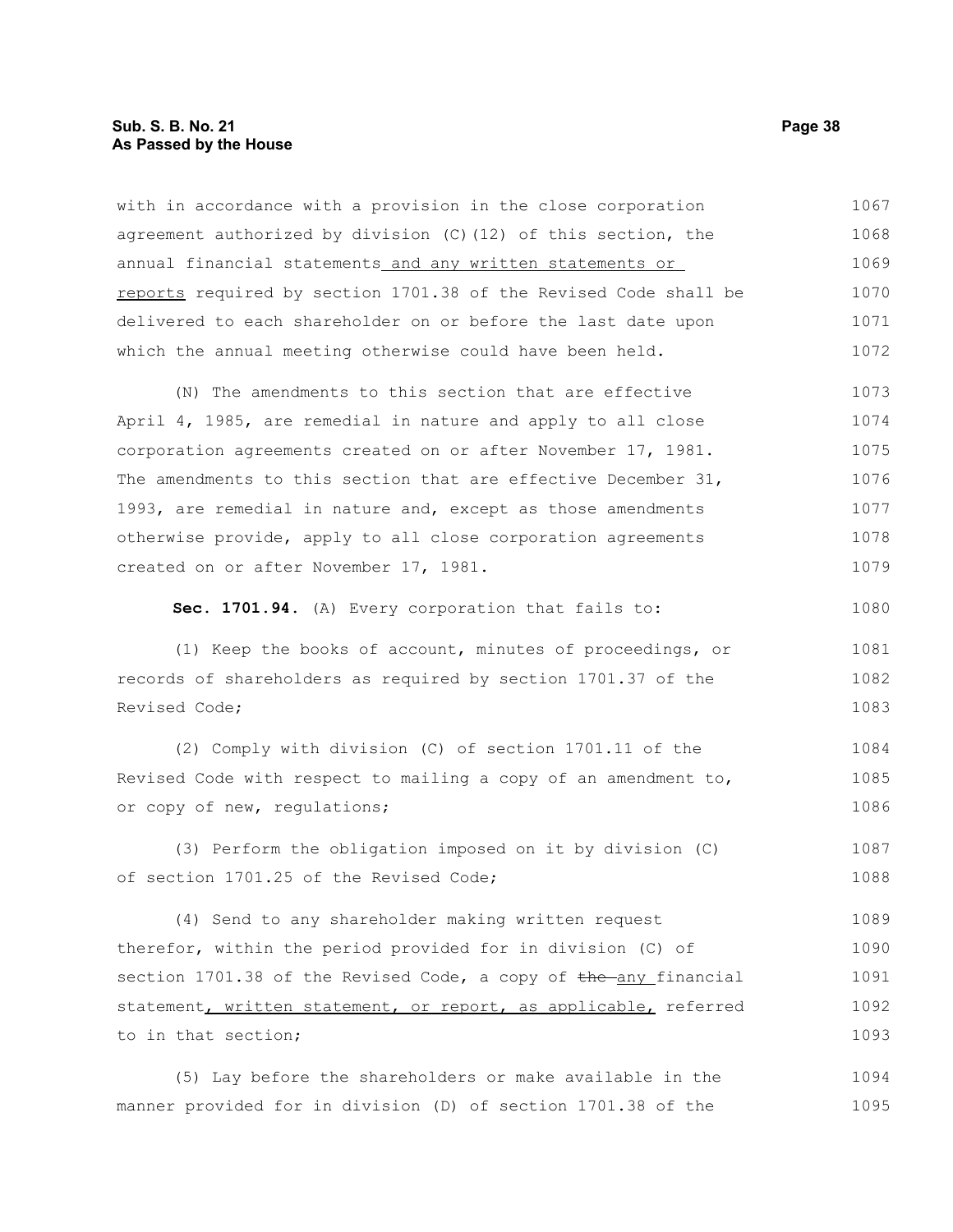Revised Code at a proper meeting of shareholders, upon request of any shareholder at such meeting, such financial statement, written statement, or report, as applicable; 1096 1097 1098

(6) Produce at a meeting of shareholders, upon request of any shareholder at such meeting, the list or lists of shareholders required by section 1701.37 of the Revised Code; shall be subject to a forfeiture of one hundred dollars and in cases under paragraphs  $(1)$ ,  $(2)$ ,  $(3)$ , and  $(4)$  to a further forfeiture of ten dollars for every day that such failure continues, beginning, in cases under paragraphs (1) or (2), with the fifth day after written request by a shareholder that the corporation comply with said respective paragraphs, and in cases under paragraphs (3) and (4) beginning with the day following the day on which the corporation becomes delinquent in complying with said paragraph, which amount shall be paid to every shareholder making such request. The right of a shareholder to enforce any such forfeiture is in addition to all other remedies. 1099 1100 1101 1102 1103 1104 1105 1106 1107 1108 1109 1110 1111 1112 1113

(B) If any officer charged with one of the duties specified in division (A) of this section fails to perform such duty after written request by any shareholder, the officer shall be subject to a forfeiture of one hundred dollars, and to the further forfeiture of ten dollars for every day that such default continues, beginning in cases under paragraphs  $(1)$ ,  $(2)$ , (3), and (4) of division (A) on the same respective days as are provided for in division (A), which amount shall be paid to each shareholder making such request. The right of each shareholder to enforce any such forfeiture is in addition to all other remedies. 1114 1115 1116 1117 1118 1119 1120 1121 1122 1123 1124

(C) The court in which an action is brought to enforce any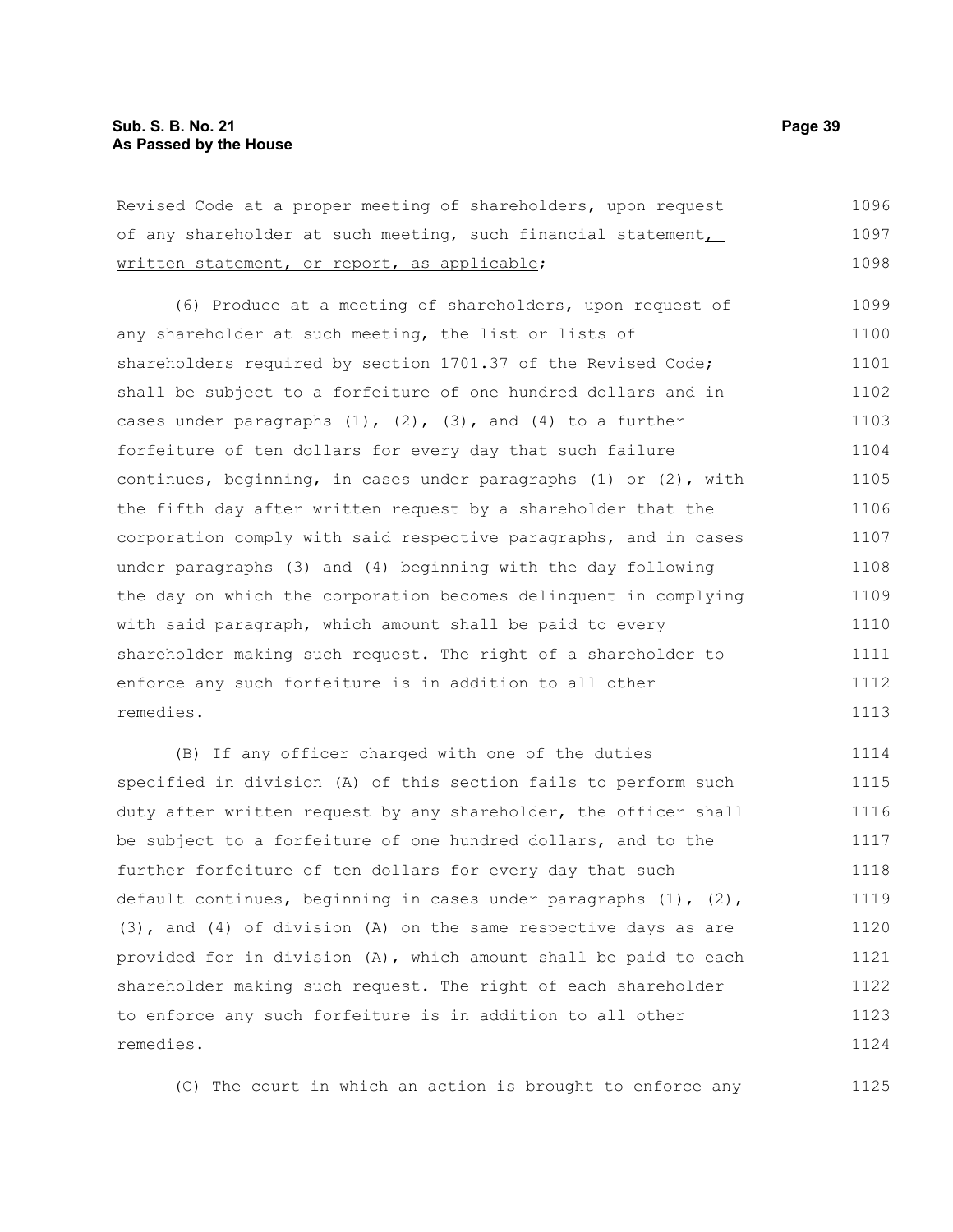forfeiture under this section may reduce, remit, or suspend such forfeiture on such terms as it deems reasonable when it appears that the failure was excusable or that the imposition of the full forfeiture would be unreasonable or unjust. **Sec. 1701.96.** (A) A benefit corporation owes no duty to a person who is a beneficiary of a beneficial purpose of the benefit corporation based solely on the status of that person as a beneficiary. (B) A benefit corporation is not liable in monetary damages for any failure to seek, achieve, or comply with any beneficial purpose of the benefit corporation set forth in the articles of the corporation. (C) An action to require a benefit corporation to comply with a beneficial purpose set forth in its articles may be brought only by the benefit corporation or in a derivative action on behalf of the benefit corporation by any of the following: (1) A director of the corporation; (2) Persons who, in the aggregate, hold twenty-five per cent of all shares outstanding and entitled to vote at a meeting of the shareholders, unless the articles, the regulations adopted by the shareholders, or the regulations adopted by the directors pursuant to division (A)(1) of section 1701.10 of the Revised Code prescribe a smaller proportion; (3) If the benefit corporation has issued and has outstanding shares listed on a national securities exchange or regularly quoted in an over-the-counter market by one or more members of a national or affiliated securities association, persons who, in the aggregate, hold shares of at least two 1126 1127 1128 1129 1130 1131 1132 1133 1134 1135 1136 1137 1138 1139 1140 1141 1142 1143 1144 1145 1146 1147 1148 1149 1150 1151 1152 1153 1154